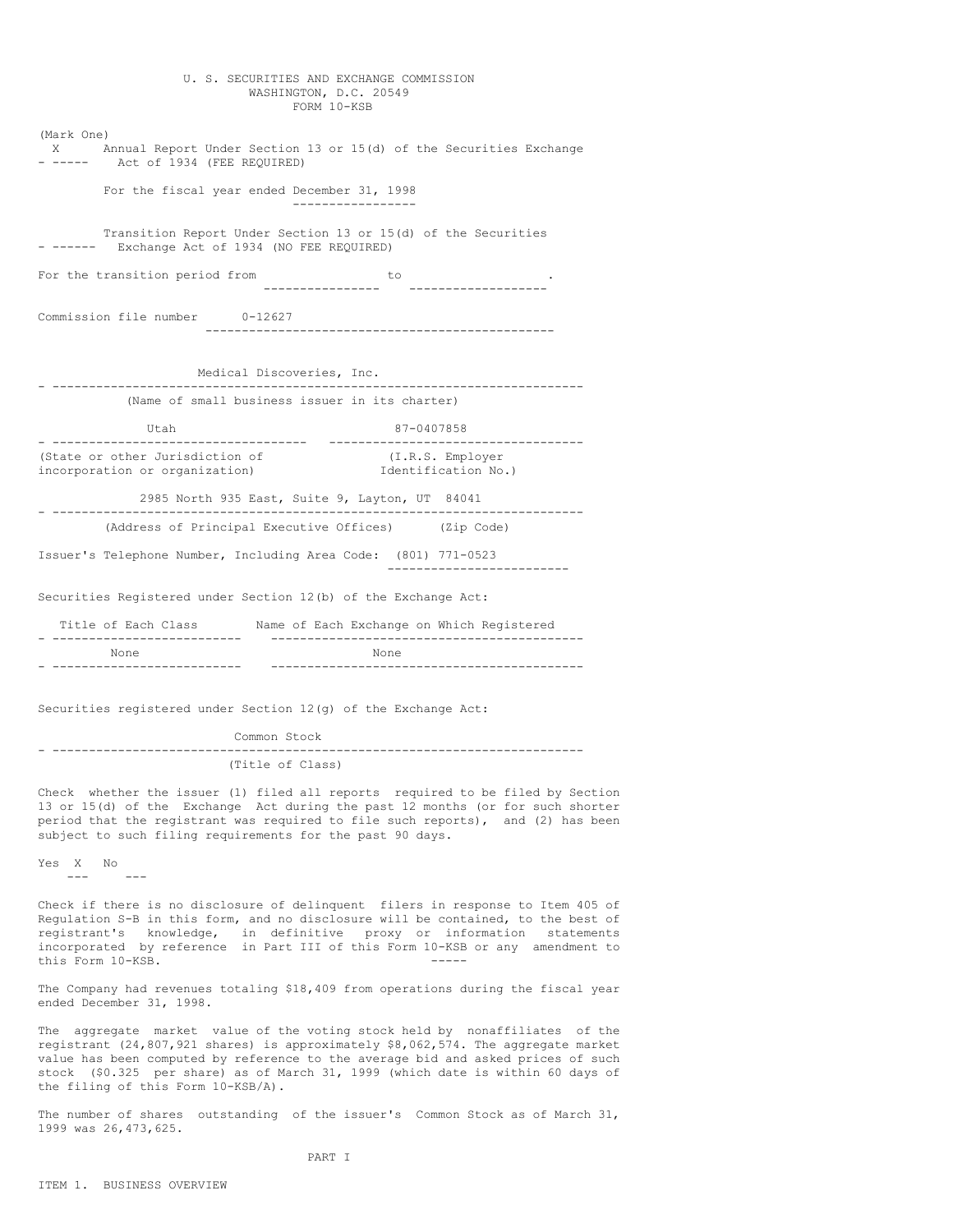#### THE COMPANY

Medical Discoveries, Inc. ("MDI" or the "Company") has developed a technology (hereafter "MDI-P") that appears to have the ability to destroy certain viruses and bacteria. This technology may also have the ability to kill other infectious agents, possibly including pathogenic fungi and parasites, and may possibly be used as a sterilizing agent for medical and dental instruments. This technology may also potentially be used to remove or inactivate infectious agents in human and animal blood-derived products, such as plasma and gamma globulin. The Company has extended this core technology to preliminary investigations of a wide variety of "electrolysis technologies" which may have applications in the cosmetic, home water purification and skin care markets.

In addition to its base business, the Company expanded into related technologies in 1998 by forming MDI HealthCare Systems, Inc. ("MDI-HCS"), a wholly-owned subsidiary. MDI-HCS seeks to take advantage of various products it has developed in the skin care industry for scar therapy, wound care and skin repair.

The Company remains committed to its pursuit of establishing its electrolysis technologies and patents as an effective anti-bacterial, anti-viral and anti-fungal products for in-vitro and in-vivo applications and to developing an effective liquid chemical sterilant for the sterilization of surgical instruments.

MDI is a development stage company. The Company needs to raise additional funding to continue development of its technology and to submit its technology to the Food and Drug Administration(the "FDA") for approval. FDA approval is required for commercialization of the Company's core technology.

#### THE PRODUCT

The Company's product is referred to as MDI-P. MDI-P stands for "Medical Discoveries, Inc.-Pharmaceutical." In the potential IN-VIVO applications, targeted at treating certain human diseases, the MDI-P compound would be administered either intravenously, orally, nasally or topically as required. Electrolysis is the method whereby a certain type of electric current is passed through a saline solution. The electrical current causes the chemicals in the saline solution to alter, producing a variety of chemical compounds. Different electrical currents produce different concentrations of these and related products. In previously published scientific literature, electrolyzed saline solutions have been shown to have an intense microbicidal effect.

In the potential IN-VITRO applications, such as the sterilization of surgical instruments, will require washing and/or submersion of the surgical instruments into the electrolysis solution.

Electrolysis technology such as that which has been developed and is in development by the Company, has received rapid and intense attention in Japan. In support of this technology, the Japanese government has established a special organization to study the applications for this technology. The name for this organization is the Function Water Foundation. Japan currently has as many as 35 separate companies developing products to make the benefits of function water available for a wide variety of applications. The activity in Japan is an excellent opportunity to develop key relationships that will enhance the company's understanding and development of these technologies as MDI prepares to enter worldwide markets in the future, either separately or in strategic alliance with several of these companies.

# PATENTS AND PATENT APPLICATIONS

MDI has been issued the following six patents:

"Electrically Hydrolyzed Salines as In Vivo Microbicides for Treatment of Cardiomyopathy and Multiple Sclerosis", issued August 2, 1994. This is the original patent filed by MDI.

"Apparatus for Electrolyzing Fluids", issued April 16, 1996. This allows for patent protection for the device which manufactures MDI-P.

"Apparatus for Electrolyzing Fluids", issued October 1, 1996. This covers the methods for using the device to generate MDI-P.

"Electrically Hydrolyzed Salines as Microbicides for In Vitro Treatment of Contaminated Fluids Containing Blood", issued April 22, 1997. This covers the use of MDI-P for blood and blood products sterilization.

"Electrically Hydrolyzed Saline Solution Comprising Reactive Species of Ozone and Chlorine", issued October 7, 1997. This is a patent on the product MDI-P produced by the Company's technology.

"Electrically Hydrolyzed Salines as Microbicides", issued March 24, 1998. This is a patent on the product MDI-P produced by the Company's technology.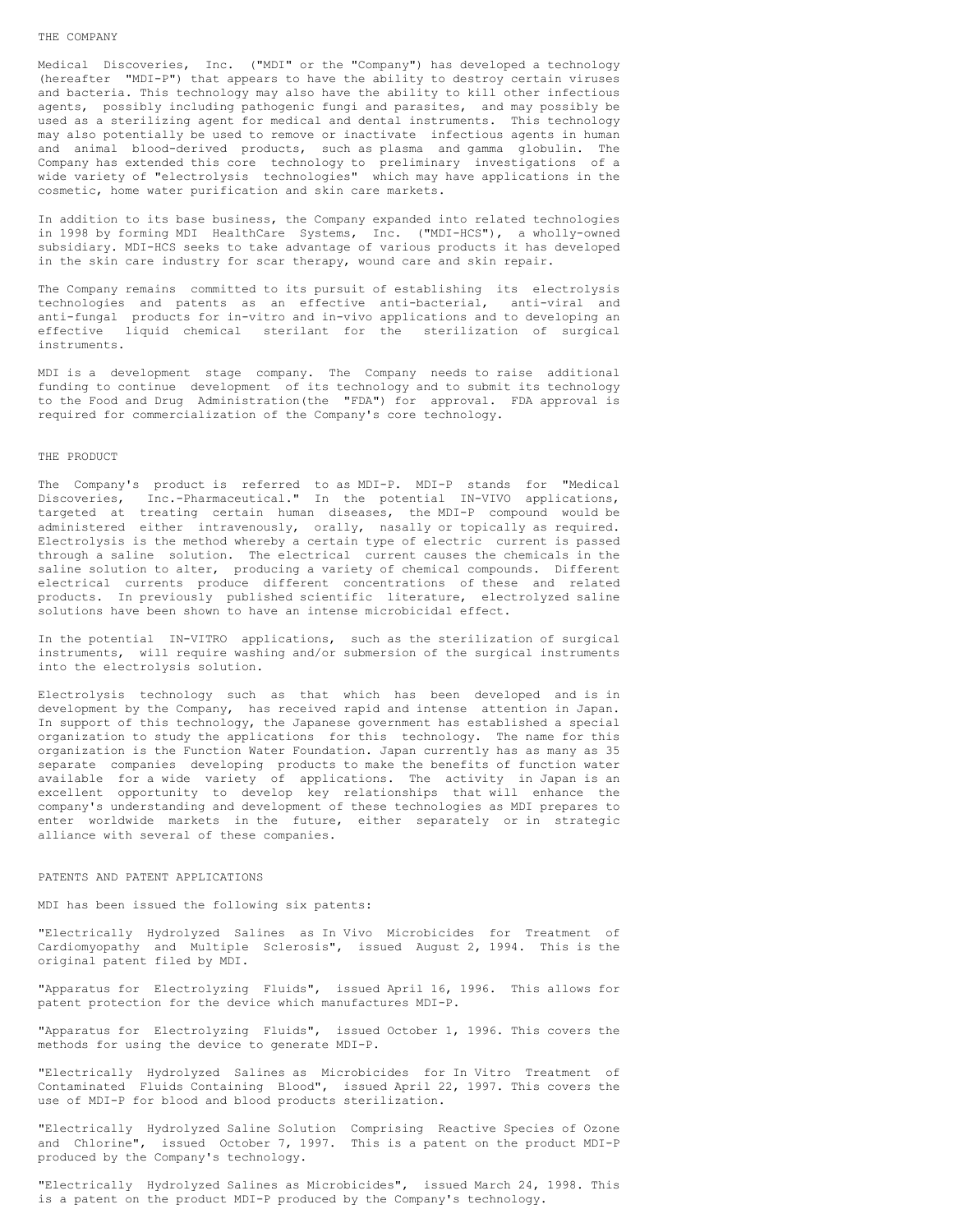MDI has other patent applications pending which, if allowed, will provide protection for the technologies described in said patents.

In addition, the Company has made use of the Patent Treaty Cooperative to extend its patent protection to countries in the European Union, Canada, Mexico, and Japan.

## RESEARCH AND DEVELOPMENT

MDI is a development stage company with limited resources. During the two fiscal years ended December 31, 1997 and 1998 the Company spent \$ 149,820 and \$ 415,415 respectively on research and development. The Company intends actively to pursue and expand its research efforts as funds will allow. The focus of the initial research was on the use of MDI-P as a broad-spectrum bactericide, anti-fungal agent, human anti-viral agent, and a potential sterilizing agent for blood products. Current research activities include the discovery and development of additional market applications based upon a variety of electrolysis based technologies and in the cosmeceuticals market.

## TECHNOLOGY PROTECTION POLICY AND DISCLAIMERS

It is the Company's policy to protect its technology by, among other means, filing patent applications to protect technology which it considers important to the development of its business. The Company will also rely upon trade secrets and improvements, unpatented know-how, and continuing technological innovation to develop and maintain its competitive position. Despite the Company's policy to seek patent protection wherever appropriate, there can be no assurance that the Company's patent applications will result in further patents being issued or that, if issued, the patents will afford protection against competitors with similar technology. There can also be no assurance that any patent issued to the Company will not be infringed or circumvented by others or that others will not obtain patents that the Company would need to license or circumvent. There can be no assurance that licenses, which might be required for the Company's processes or products, would be available on reasonable terms or that patents issued to others would not prevent the Company from developing and marketing its products. In addition, there can be no assurance that the patents, if issued, would be held valid by a court of competent jurisdiction. To the extent the Company also relies upon unpatented trade secrets, there can be no assurance that others will not independently develop substantially equivalent proprietary information and techniques or otherwise gain access to the Company's trade secrets or disclose such technology.

# CONFIDENTIALITY POLICY AND DISCLAIMERS

MDI, as a matter of policy, requires its employees, consultants, and advisors to execute a confidentiality agreement upon the commencement of an employment or consulting relationship with the Company. The Company also, as a matter of policy, obtains such confidentiality agreements from appropriate independent parties. The agreements provide that all confidential information developed or made known to the individual during the course of the relationship shall be kept confidential and not be disclosed to others except in specified circumstances. In the case of employees and certain consultants, the agreements contain non-competition clauses and provide that all inventions conceived by the individual shall be the exclusive property of the Company. There can be no assurance, however, that these agreements will provide meaningful protection for the Company's trade secrets in the event of unauthorized use or disclosure of such information.

# **COMPETITION**

The biotechnology and pharmaceutical industries are characterized by rapidly evolving technology and intense competition. The Company's competitors include major pharmaceutical, chemical, and specialized biotechnology companies, many of which have financial, technical, and marketing resources significantly greater than those of the Company. Fully integrated pharmaceutical companies, due to their expertise in research and development, manufacturing, testing, obtaining regulatory approvals, and marketing, as well as their substantially greater financial and other resources, may be the Company's most formidable competitors. In addition, acquisitions by such pharmaceutical companies could enhance the financial and marketing resources of smaller competitors. Furthermore, colleges, universities, governmental agencies, and other public and private research organizations will continue to conduct research and possibly market competitive commercial products on their own or through joint ventures. These institutions are becoming more active in seeking patent protection and licensing arrangements to collect royalties for use of technology that they have developed. These institutions also will compete with the Company in recruiting and retaining highly qualified scientific personnel.

If and when MDI obtains regulatory approval for any of the uses of its technologies, it must then compete for acceptance in the marketplace. Given that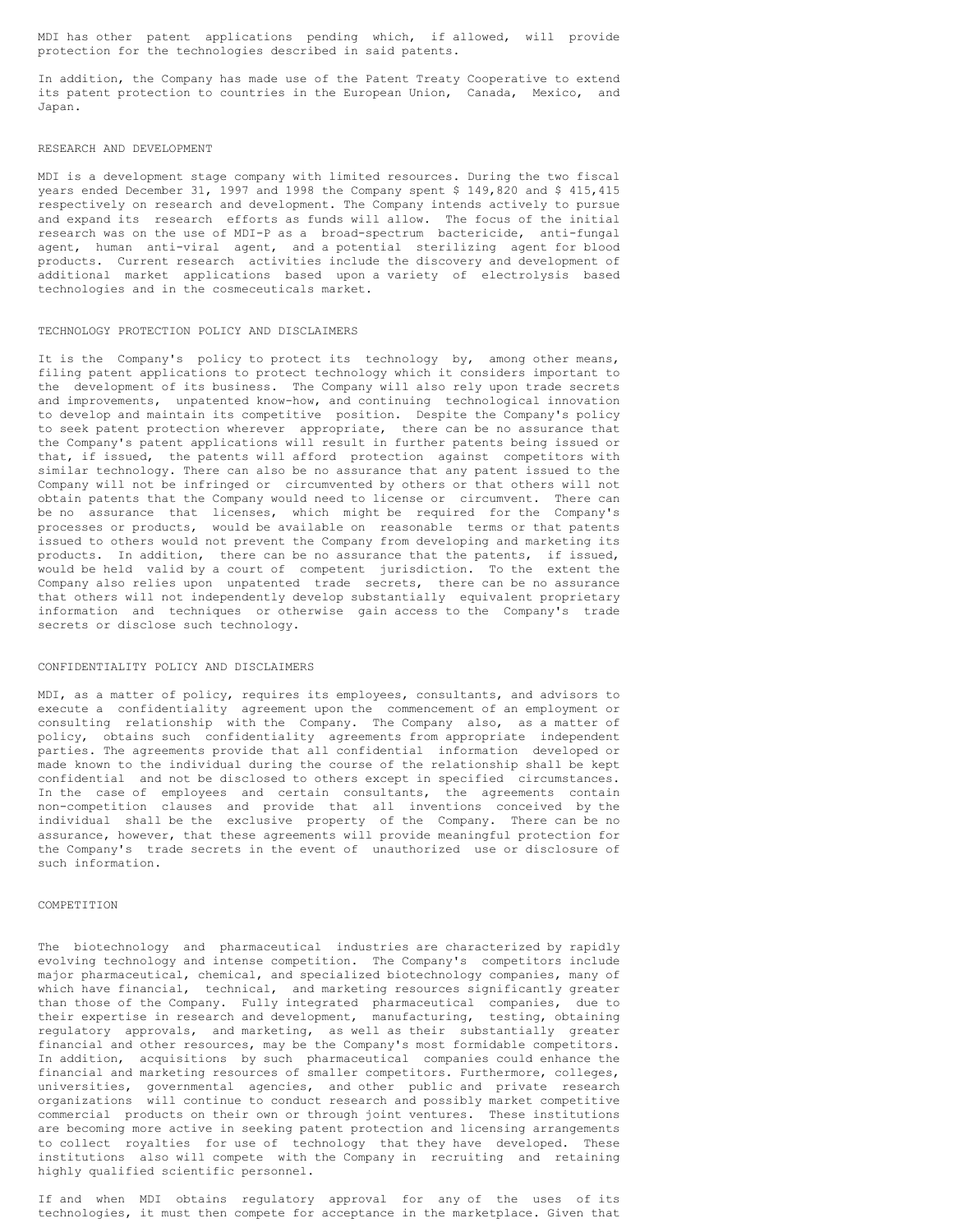such regulatory approval, especially in the United States, may take a number of years, the timing of the introduction of its products and to the market is critical. Other safe and effective drugs and treatments may be introduced into the market prior to the time that the Company is able to obtain approval for the commercialization of its products. In addition, even after such regulatory approval is obtained, competition among products approved for sale may be affected by, among other things, product efficacy, safety, reliability, availability, price, and patent position. There can be no assurance that its products will be competitive if and when introduced into the marketplace for any of their possible uses.

# GOVERNMENT REGULATIONS

REGULATIONS GENERALLY. The Company's use of the MDI-P solution in the treatment of HIV, and any other products in discovery and development for other human or IN VITRO uses is subject to extensive regulation by United States and foreign governmental authorities. These regulations apply not only to the use of the product itself, but also to the manufacture of any device (such as the electrolyzer) used to create said products. In particular, pharmaceutical treatments are subject to rigorous preclinical and clinical testing and other approval requirements by the FDA in the United States under the federal Food, Drug and Cosmetic Act and by comparable agencies in most foreign countries. Various federal, state and foreign statutes also govern or influence the manufacture, labeling, storage, record keeping, and marketing of such products. Pharmaceutical manufacturing facilities are also regulated by state, local, and other authorities. Obtaining approval from the FDA and other regulatory authorities for a new drug or treatment may take several years and involve substantial expenditures. Moreover, on going compliance with these requirements can require the expenditure of substantial resources. Difficulties or unanticipated costs may be encountered by the Company or marketing partners in their respective efforts to secure necessary governmental approvals, which could delay or preclude the Company or its marketing partners from marketing the companies products.

GOVERNMENT APPROVALS NEEDED FOR COMMERCIALIZATION. For IN VIVO uses, MDI must conduct preclinical studies to prepare its IND application. If the FDA accepts the IND application, the Company would be allowed to commence a series of clinical trials: However, the granting of approval to initiate human clinical trials is not presumptive of eventual product approval. Each clinical study must be evaluated by an independent institutional review board ("IRB"). Data from preclinical testing and clinical trials may eventually be submitted to the FDA in a "New Drug Application" ("NDA") for marketing approval: However the submission of an "NDA" is in no way to be presumptive of eventual approval. After the FDA grants approval for the NDA, initial marketing efforts may begin. Each step of the approval process can involve considerable time, money, and effort. At any point, approvals may be withdrawn if compliance with regulatory standards are not maintained. For IN VITRO uses, the FDA process is less complicated and time consuming primarily due to the fact that such in vitro use of the Companies products would not intail the same clinical trial requirements as are indicated by in vivo use. For IN VITRO applications the Company would be required to provide evidence of safety and efficacy. This data is required to be filed with the FDA by in the form of a "510(k) Application." This 510(k) Application is subject to FDA approval, but the time required for such approval is considerably less than the time required for the approval of a "new drug" because extensive clinical data is not required. Again, the FDA's approval may be withdrawn if any regulatory standards are not maintained.

OTHER GOVERNMENTAL REGULATIONS. In addition to regulations enforced by the FDA, the Company is also subject in the United States to regulation under the Occupational Safety and Health Act, the Environmental Protection Act, the Toxic Substances Control Act, the Resource Conservation and Recovery Act, and other present and potential federal, state and local regulations. Because the Company does not currently produce, use, or otherwise handle hazardous chemicals or produce pollutants in regulated amounts, it is not subject to significant costs of compliance with these environmental laws.

#### CONTINUING RESEARCH

For its core technologies, MDI has not yet commenced any operations other than discovery development and testing with respect to MDI-P. Initially, the Company intends to focus its continuing research in IN VIVO applications targeted against the HIV virus. The Company is also developing several innovative applications of its InvisiScar technology.

## LICENSING, DISTRIBUTION, AND MANUFACTURING

Given the preliminary nature of the Company's discovery, research and development of its pharmaceutical technologies, and given the uncertainty of regulatory approvals and market viability, management of the Company has determined that the best course for commercialization of these potential products ant their various potential applications may be through contracts with third parties including larger, established pharmaceutical companies. However,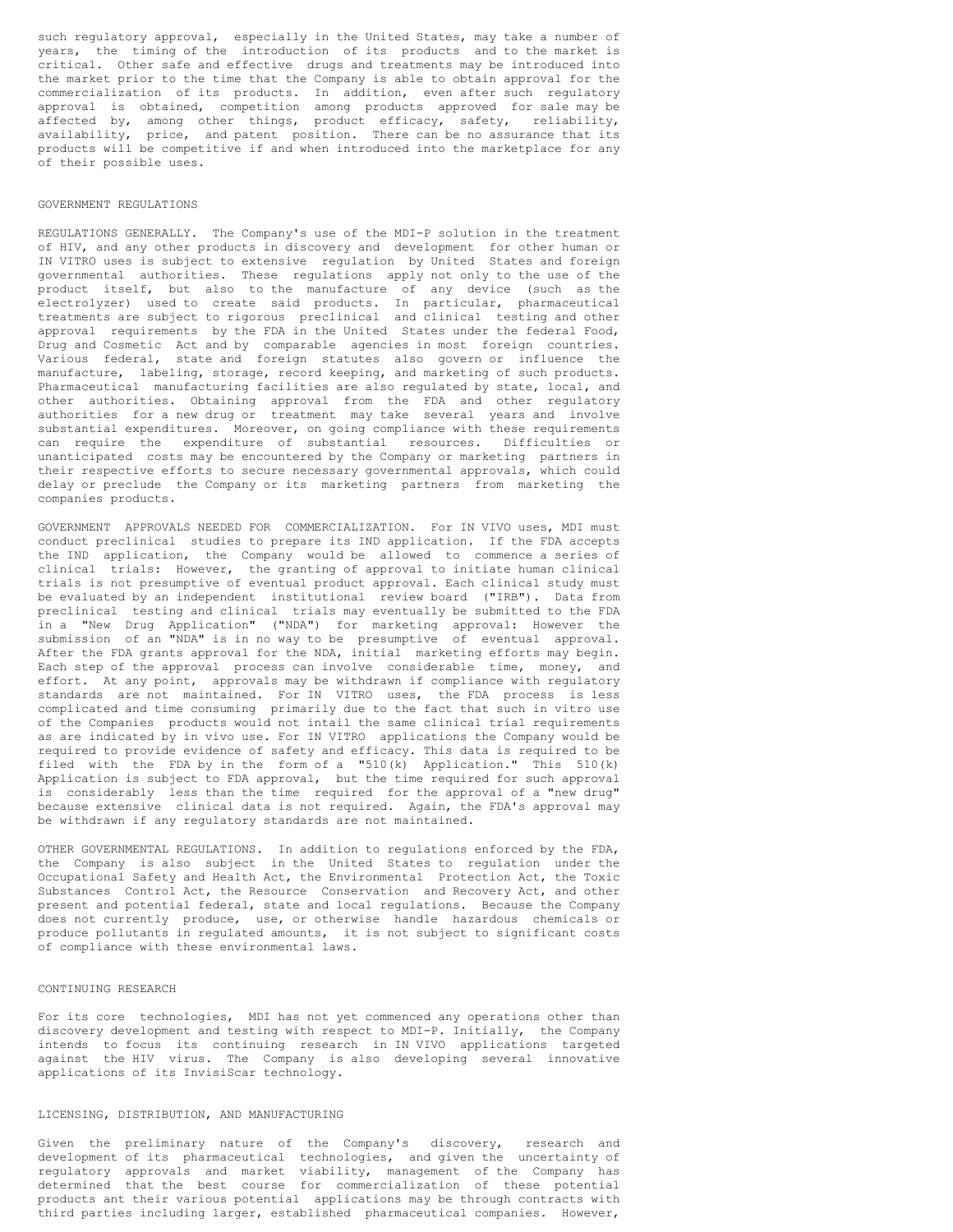for the Companies consumer product technology and resultant products management has determined that the best course for commercialization is through it's wholly owned subsidiary MDI HealthCare Systems Inc., either directly or indirectly through various domestic and international distribution agreements. To this end the Company will continue its product manufacturing through strategic alliances with approved contract manufacturing companies.

#### EMPLOYEES AND OFFICERS

MDI is currently a development stage company that conducts research primarily through third parties. The officers of the Company are Lee F. Kulas, President and Chief Executive Officer, William J. Novick, Ph.D., Vice President and Chief Technical Officer, and Mr. Scott Wood, Chief Financial Officer. Mr. Kulas devotes his full time to MDI's affairs. Generally, the officers of the Company have not been paid any regular salaries or bonuses, although the Company occasionally has authorized compensation to certain officers for services rendered and expenses personally incurred on the Company's behalf. The Company accrues amounts due these officers under agreements with the officers. This compensation has generally taken the form of a waiver of the cash exercise price for outstanding stock options to these individuals (see "Executive Compensation" below). It is anticipated that in 1999, given an appropriate level of funding, the Company will begin to pay appropriate current and accrued salaries to its officers.

During the third quarter of 1998, Directors Aaron Etra and Paul Griesgraber, advised management of their desire to form a non-competitive company focusing on non-competitive applications for technologies which may be complementary to MDI and its subsidiary. Mr. Etra and Mr. Griesgraber advised management of their intention to resign from MDI's Board of Directors and Mr. Griesgraber's intention to resign from his position as Director of Licensing and Development to allow them to devote their full attention to their new venture without any appearance of conflict. The Company and its Board of Directors approved and agreed with the request and resignations. MDI maintains business relationships with Mr. Etra and Mr. Griesgraber and is evaluating potential strategic partnerships.

In December 1998, Mr. Marlin Toombs, a director of the Company since its inception, advised Management and the Board of his desire to retire from day-to-day activities as Vice President, Investor Relations and a member of the Board of Directors to allow him more time for personal interests. The Company requested and Mr. Toombs agreed to continue to make his services available via a consultancy agreement.

# ITEM 2. PROPERTIES

The Company's principal place of business is located in a small commercial office space at 2985 North 935 East, Suite 9, Layton, Utah 84041. The lease on the Company's offices expires on April 30, 2000, with a remaining lease obligation of approximately \$14,400. This space is currently used as corporate headquarters and since the first quarter of 1998 has served as the company's base of operations as the company enters consumer markets.

#### ITEM 3. LEGAL PROCEEDINGS

LEGAL PROCEEDINGS. The Company may, on advice from counsel, become a plaintiff on a legal action commenced by its wholly owned subsidiary Regenere, Inc., to enforce its rights under the Joint Venture Agreement with Advanced BioTechnologies, Inc., to account for proceeds delivered to former officers and directors and for a declaration from the courts to its rights in the matter. Management does not believe that the lawsuit will affect the Company's ability to achieve its Business Plan, and that this lawsuit will not affect the ongoing activities of Medical Discoveries, Inc.

ITEM 4. SUBMISSION OF MATTERS TO A VOTE OF SECURITY HOLDERS

Not applicable.

# Part II

#### ITEM 5. MARKET FOR REGISTRANT'S COMMON EQUITY AND RELATED STOCKHOLDER MATTERS

The Company's Common Stock is traded on the over-the-counter ("OTC") system under the symbol "MLSC". The following table sets forth, for the periods indicated, the closing high and low bid prices for the Common Stock. The prices represent inter-dealer prices, without adjustment for retail markups, markdowns, or commissions and may not represent actual transactions. The National Quotation Bureau, Inc has provided the information.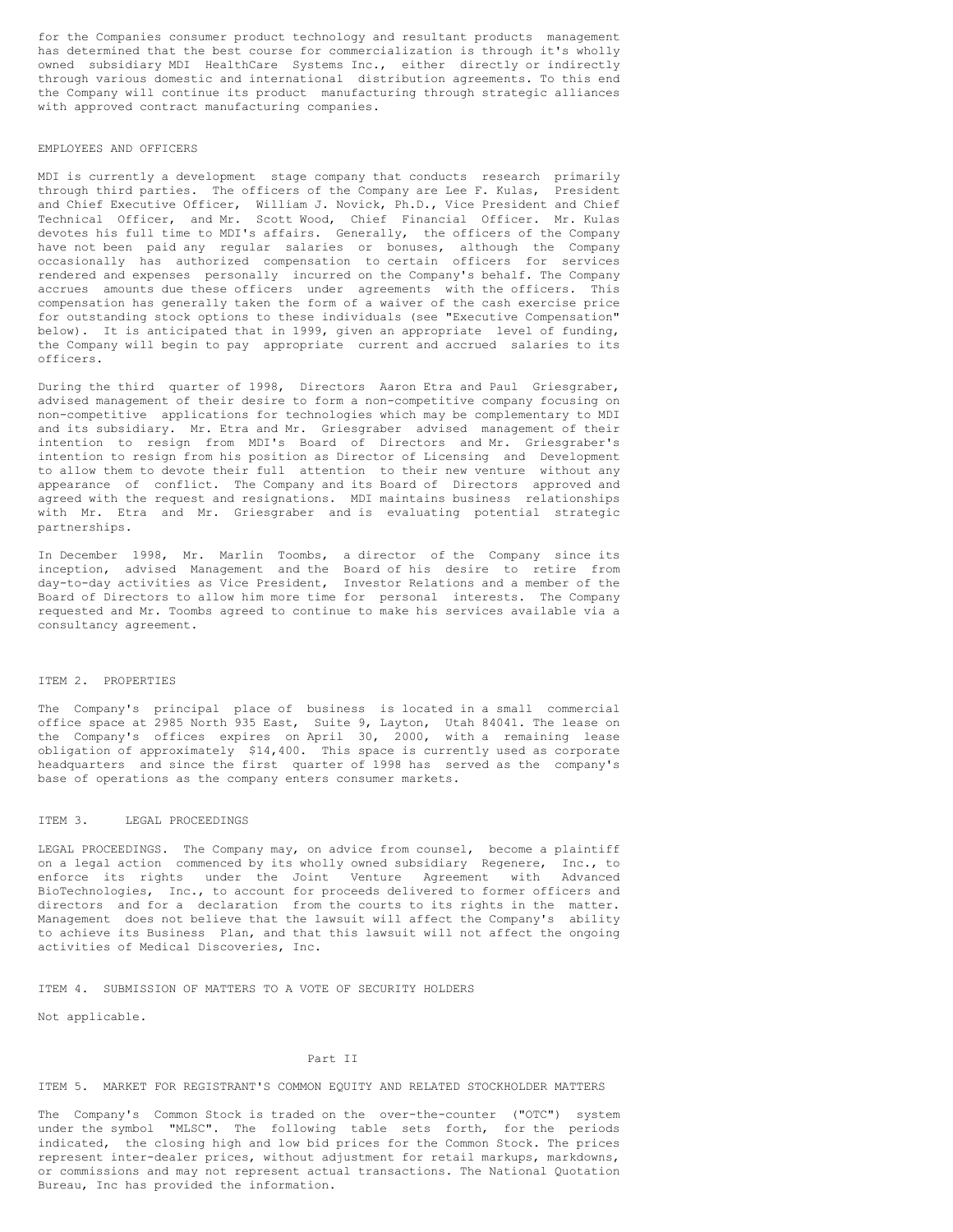---------------------

| Fiscal Year Ended December 31, 1998                                |    | <b>HTGH</b>                  |    | <b>MOJ</b>                   |
|--------------------------------------------------------------------|----|------------------------------|----|------------------------------|
| First quarter<br>Second quarter<br>Third quarter<br>Fourth quarter | S. | 0.25<br>0.94<br>1.03<br>0.68 | S. | 0.15<br>0.15<br>0.41<br>0.31 |
| Fiscal Year Ended December 31, 1997                                |    |                              |    |                              |
| First quarter<br>Second quarter<br>Third quarter<br>Fourth quarter | S. | 0.60<br>0.47<br>0.40<br>0.33 | S. | 0.21<br>0.20<br>0.18<br>0.14 |

On December 31, 1998, there were approximately 1,209 record owners of the Company's Common Stock. The Company estimates that the number of beneficial holders is in excess of 2,000.

The Company has never paid a cash dividend and does not anticipate the payment of cash dividends in the foreseeable future. Earnings are expected to be retained to finance the Company's growth. Declaration of dividends in the future will remain within the discretion of the Company's Board of Directors, which will review its dividend policy from time to time.

## ITEM 6. MANAGEMENT'S DISCUSSION AND ANALYSIS OF PLAN OF OPERATION

RESULTS OF OPERATIONS: FISCAL YEAR 1998 COMPARED TO FISCAL YEAR 1997.

The Company had revenue of \$18,409, as the result of initial commercialization of selected products from its newly formed, wholly-owned, consumer products subsidiary MDI HealthCare Systems, Inc in 1998 compared to no revenue in 1997. The Company had interest revenue of \$2,515 in 1998 compared to \$5,829 in 1997 due to capital raised by the Company in 1997. Funds raised in equity offerings were placed in low-risk interest-bearing accounts until needed by the Company and resulted in higher interest income in 1997. The Company spent \$415,415 on R&D in 1998 compared to \$149,820 in 1997. The majority of research funds were expended in initiating certain US Food and Drug Administration (FDA) required testing for the filing on an Investigational New Drug Application (IDE). G&A costs were \$3,028,063 in 1998 compared to \$619,671 in 1997. Of the \$3,028,062 in G&A costs, \$2,341,046 resulted from non-cash expenses attributed to the issuance of stock options to investors as part of the 1998 private placement issues (see "Private Placements Closed" below). The balance of the increase in G&A costs resulted from the initial expense of forming the MDI-HCS subsidiary. The Company had interest expense of \$51,585 compared to \$68,100 in 1997.

LIQUIDITY. The Company's net working capital position (current assets less current liabilities) decreased to negative \$1,629,485 in 1998 from negative \$1,283,166, due primarily to increased short-term borrowings and accrued expenses. Of the Company's \$1,886,320 in current liabilities, approximately \$250,000 results from legal services, approximately \$264,000 results from dated payables from a predecessor company, \$162,000 results from short-term borrowings from shareholders, and approximately \$820,000 results from accrued liabilities to officers and employees. None of these four groups (holding a total of approximately \$1,496,000 in current liabilities) has made or is expected to make a demand for cash payments until the Company's cash position improves.

PRIVATE PLACEMENTS CLOSED. The Company closed the following private placements during 1998:

During the first quarter of 1998, the Company sold 270,270 shares of stock for \$ 50,000 at \$0.185 per share.

During the second quarter of 1998, the Company sold 50,000 shares of stock for \$ 25,000 at \$0.50 per share.

During the second and third quarters of 1998, the Company sold 1,666,658 shares of stock for \$500,000 at \$0.30 per share and certain exclusive limited distribution rights for the Company's own products as well as products from MDI-HCS. to an investor group. For every one share acquired, each investor in this offering received warrants to acquire 0.20 shares at \$0.50 per share, 0.40 shares at \$0.75 per share, and 0.20 shares at \$1.00 per share. Accordingly, the Company issued warrants to these investors allowing them to acquire an aggregate of 1,333,326 shares at various prices share over the next three years. This investment was originally placed at \$0.75 per share with warrants issued at to each investor to acquire 0.50 shares at \$0.75 per share, 1.00 share at \$1.00 per share, and 0.50 shares at \$1.50 per share. In December 1998, the pricing was reevaluated to more accurately reflect current valuation and stock pricing in the public markets. In addition to the investment, the Company awarded warrants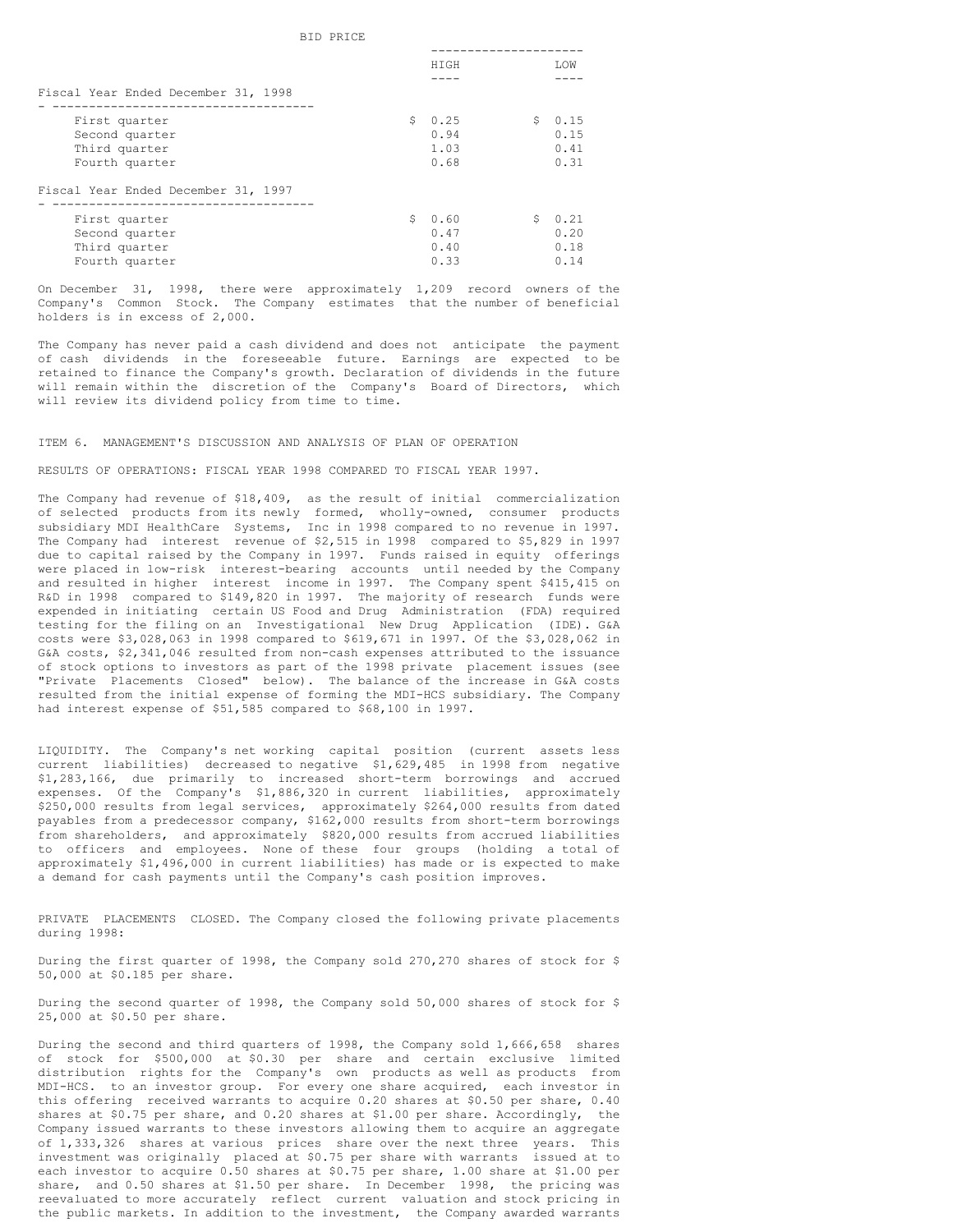to purchase common stock to a consulting firm who assisted in the placement of funding as follows: 333,000 warrants at \$0.50 per share, 333,000 warrants at \$0.75 per share, and 200,000 warrants at \$0.001 per share. The investor group made an additional investments of \$75,000 in December 1998 under the revised terms of the offering (shares priced at \$0.30 and warrants to acquire 0.20 shares at \$0.50 per share, 0.40 shares at \$0.75 per share, and 0.20 shares at \$1.00 per share).

MDI TRUST FUND NOTES. The company has various notes totaling approximately \$290,000 plus accrued interest due to the MDI Investors Trust, against which, at the request of certain beneficiaries of the Trust and in exchange for indemnification by those beneficiaries, MDI has paid approximately \$40,000 in the fourth quarter of 1998 and an additional \$50,000 in the first quarter of 1999 directly to the beneficiaries of the Trust. MDI will need to raise an additional \$200,000 to repay the beneficiaries plus in accrued interest. As of December 31, 1998, accrued interest is estimated at approximately \$24,000.

#### TECHNOLOGY UPDATE

Pharmaceutical Drug Discovery and Development Activities

MDI continues validation testing of its novel drug "MDI-P" targeted at the HIV/AIDS disease, in preparation of filing an Investigational New Drug Application (IND) with the US Food and Drug Administration (FDA).

In 1998, MDI initiated a series of validation testing at the Dana-Farber Cancer Institute, a Harvard Medical School teaching Affiliate and National Institute of Health (NIH) approved HIV/AIDS Testing Laboratory. These tests confirmed and extended previous research and testing which demonstrated that MDI-P is shown to be capable of killing HIV in cell cultures without mortality to the cells.

These encouraging test results led to the initiation of the following strategic pre-IND activities and resultant expenditures:

1. Signing a six-month Research Grant with the Dana-Farber Cancer Institute to further extend and confirm the anti-HIV/AIDS activity of MDI-P. (\$76,250)

In this Research, MDI-P is being analyzed for effectiveness in killing: laboratory strains of HIV-1; clinical specimens of HIV; and resistant strains of HIV-1.

2. Initiation of Toxicology Analysis at Wil Research Laboratories, Ashland, Ohio. (\$225,000)

This work comprises: Acute Toxicity Study of the Oral and Intravenous administration route in rats; Acute Intravenous toxicity in dogs, including cardiovascular evaluation; 28-day intravenous toxicity in rats and dogs; and pathological evaluation.

3. Initiation of Microbiology Evaluation at Clinical Microbiology Institute, Wilsonville, Oregon. (\$56,000)

This study will demonstrate the spectrum of antibacterial and anti-fungal activity of MDI-P.

4. Initiation of Chemical Characterization study at RICERCA, Inc., Wilsonville, Ohio. (Estimated to be \$80,000)

This work will provide a comprehensive analysis on the formula of MDI-P. These studies, required by FDA for IND submission represent a substantial and ongoing commitment by the Company to progress its novel drug, MDI-P, toward eventual clinical investigation.

# Over-the-counter, Cosmeceuticals Product Development Activities

In 1998 MDI expanded its technology base to position the Company for revenue producing opportunities in the less regulatory restrictive yet highly profitable fields of scar treatment, wound care and skin repair. Through technologies developed both within the Company through its wholly owned subsidiary, MDI HealthCare Systems, Inc., and outside the Company through a licensing distribution agreement with Hattori-Seishi, Ltd, Japan, MDI was able to realize the first commercial products since its inception. These products are proprietary to the Company, utilize a variety of its core technologies and position the Company for strong revenue potential in 1999 and the next millennium.

InvisiScar(TM), an innovative topical silicone gel, and Aqua-Cleanse(TM), an electrolysis technology based disinfecting cleansing pad, have enabled the Company to enter the worldwide \$3.5 Billion Skin Care market. In addition, a third product, the Beautification FaceMask(TM), enables the Company to enter the anti-aging, facial beautification market.

# Research and Development Activities, Japan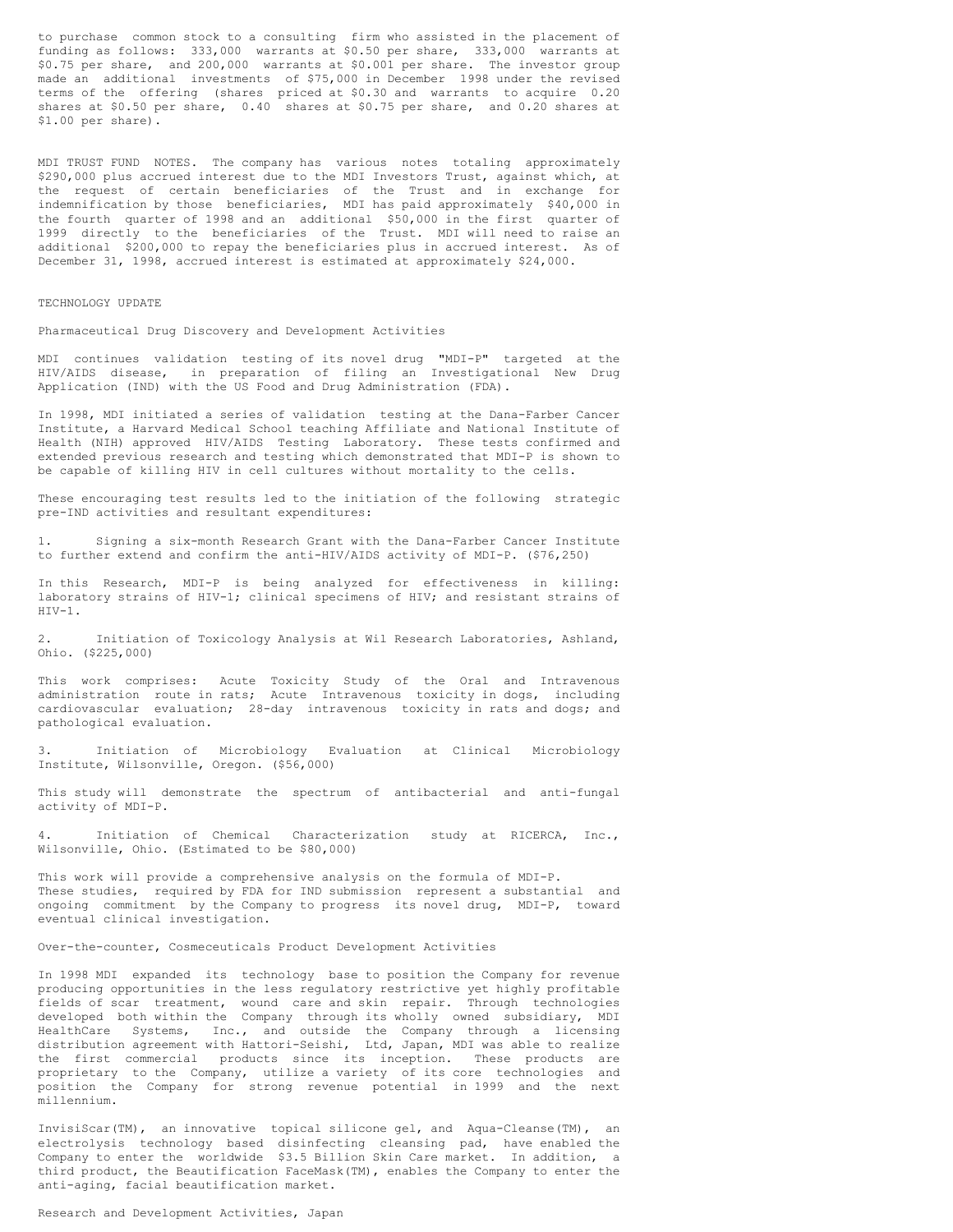In addition to its novel drug, MDI-P, and Cosmeceuticals product development and commercialization accomplishments, the Company continues its discovery and development activities for electrolysis technologies in its Tokyo, Japan based Research and Development Group. MDIs Team Japan is to identify additional applications for the Company's electrolysis based technologies, and develop appropriate technological innovations for rapid market entry. Currently, the Company is investigating several resultant product development activities which, if proven, may lead to additional revenue producing opportunities.

# JOINT VENTURE ACTIVITIES

#### Regenere, Inc.

Regenere, Inc., a subsidiary of Medical Discoveries, Inc. retained Nevada counsel to enforce its rights under the Joint Venture Agreement with Advanced BioTechnologies, Inc. to account for proceeds delivered to former officers and directors and for a declaration from the courts to its rights in the matter. In March of this year, MDI, acting on advice of counsel elected to become a party to this suit. Management does not believe that the lawsuit will affect the Company's ability to achieve its Business Plan, and that this lawsuit will not affect the ongoing activities of Medical Discoveries, Inc. The Company's consolidated Balance Sheet does not reflect any assets for this investment.

#### MDI HealthCare Systems, Inc.

In October of 1998 Medical Discoveries, Inc. formed a wholly owned subsidiary, MDI HealthCare Systems, Inc. in order to pursue commercialization of certain of it proprietary product developments in the fields of scar treatment, wound care and skin repair. The establishment of MDI-HCS as a separate corporation allowed MDI-HCS to develop a separate corporate identity consistent with the needs of the Cosmeceuticals health care industry. The Mission Statement for MDI HealthCare Systems, Inc. is the identification, exploration, validation, development and commercialization of innovative solutions for scar therapy, wound healing, and skin care and repair.

This strategy of MDI HealthCare Systems, Inc. demonstrates the Company's program of utilizing variations its proprietary technologies, intellectual property and key personnel resources both in the United States, Japan and Canada, to enter less restrictive consumer markets which offer rapid revenue producing opportunities.

## PATENT ACTIVITY

The Company filed an additional patent with the US Patent and Trademark Office on newly developed electrolysis technology that has been developed by the Japan-based research and development team. It is believed that this patent, if issued, will provide the Company with a wide variety of additional market applications in the field of sterilization for both the medical products industry as well as non-medical applications where sterilization is a critical part of the manufacturing/production process.

ADDITIONAL FUNDING IS REQUIRED. The Company's current FDA required testing in pursuit of an eventual filing of an IDE will require additional funds estimated to be in the range of \$500,000. In addition, the Company's wholly owned subsidiary, MDI HealthCare Systems, Inc. is currently offering a Private Placement in the amount of \$2,500,000 to fund the worldwide launching of certain consumer products targeted at scar therapy, wound care and skin repair.

The funds to be raised will be used in the following areas: 1) submission of an IND Application with the FDA for its novel Anti-HIV/AIDS drug, 2) the launch of MDI-HCS, 3) payment of the MDI Trust Fund obligations, 4), the prior debts of the company, and 5) at such time as funds become available, commencement of payment of salaries to Company personnel.

At this time, the Company does not have sufficient cash to support all the required testing for the projects described above. The Company's wholly owned subsidiary, MDI-HCS, has been established to generate revenue through the sales of a variety of products targeted at scar therapy, wound care and skin repair. Management is aggressively pursuing a variety of mechanisms, both private and possibly public stock offerings in order to meet its funding requirements. Additionally, MDI is presently seeking licensing and research funds from companies and private institutions with whom MDI seeks to establish cooperative alliances.

YEAR 2000 ISSUE. The Company is aware of the issues associated with programming codes in existing computer systems as the millennium (year 2000) approaches. The Company has completed the upgrading of its design engineering software and believes, but can give no assurance, that this software is year 2000 compliant. However, the accounting and material management system is not compliant. The Company has conducted preliminary research into replacement accounting and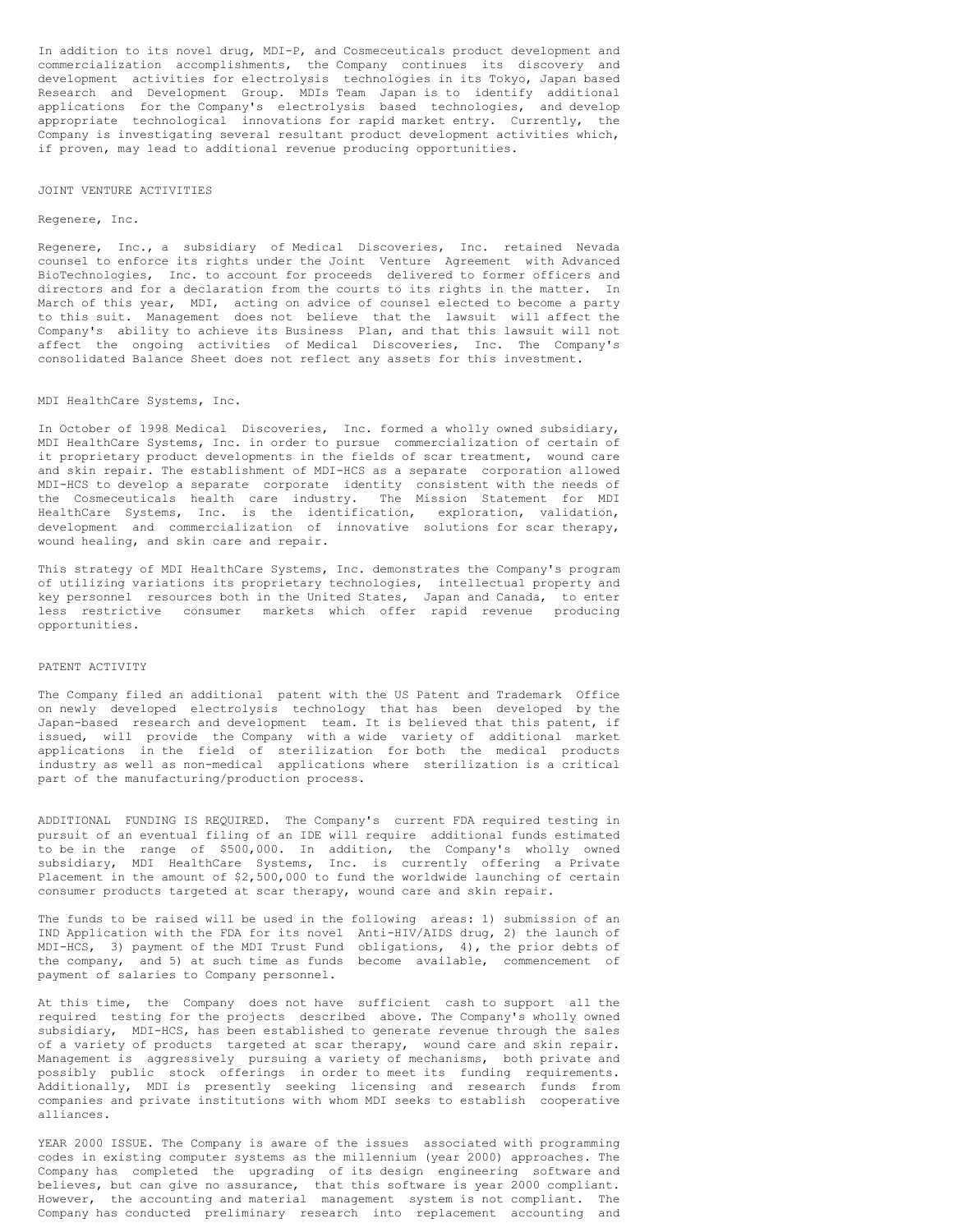material management system. The Company plans to acquire and implement a new system in the third quarter 1999. If the new accounting and material management system is not implemented as planned, the Company could be adversely affected beginning in the year 2000 since many computer applications could fail.

FORWARD-LOOKING STATEMENTS. Certain matters discussed in this Annual Report are "forward-looking statements" intended to qualify for the safe harbors from liability established by Section 27A of the Securities Act and Section 21E of the Securities Exchange Act of 1934, as amended (the "Exchange Act"). These forward-looking statements can generally be identified as such because the context of the statement will include words such as the Company "believes," "anticipates," "expects" or words of similar import. Similarly, statements that describe the Company's future plans, objectives or goals are also forward-looking statements. Such statements may address future events and conditions concerning, among other things, the Company's results of operations and financial condition; the consummation of acquisition and financing transactions and the effect thereof on the Company's business; capital expenditures; litigation; regulatory matters; and the Company's plans and objectives for future operations and expansion. Any such forward-looking statements would be subject to the risks and uncertainties that could cause actual results of operations, financial condition, acquisitions, financing transactions, operations, expenditures, expansion and other events to differ materially from those expressed or implied in such forward-looking statements. Any such forward-looking statements would be subject to a number of assumptions regarding, among other things, future economic, competitive and market conditions generally. Such assumptions would be based on facts and conditions as they exist at the time such statements are made as well as predictions as to future facts and conditions, the accurate prediction of which may be difficult and involve the assessment of events beyond the Company's control. Further, the Company's business is subject to a number of risks that would affect any such forward-looking statements. These risks and uncertainties include, but are not limited to, the ability of the Company to commercialize its technology; product demand and industry pricing; the ability of the Company to obtain patent protection for its technology; developments in environmental legislation and regulation; the ability of the company to obtain future financing on favorable terms; and other circumstances affecting anticipated revenues and costs. These risks and uncertainties could cause actual results of the Company to differ materially from those projected or implied by such forward-looking statements.

ITEM 7. FINANCIAL STATEMENTS

The financial statements are filed at the end of this report and are incorporated herein by reference.

ITEM 8. CHANGES IN AND DISAGREEMENT WITH ACCOUNTANTS ON ACCOUNTING AND FINANCIAL **DISCLOSURE** 

Not applicable.

## PART III

ITEM 9. DIRECTORS, EXECUTIVE OFFICERS, PROMOTERS AND CONTROL PERSONS; COMPLIANCE WITH SECTION 16(A) OF THE EXCHANGE ACT

DIRECTORS AND EXECUTIVE OFFICERS

The following table identifies the name, ages, and positions of all directors, officers, and persons nominated by management to become a director.

| NAMF.                      | AGE. | POSITION |                   |                                 |
|----------------------------|------|----------|-------------------|---------------------------------|
| David Walker               |      | 48       |                   | Director, Chairman of the Board |
| Lee F. Kulas               |      | 45       |                   | Director, President and Chief   |
|                            |      |          | Executive Officer |                                 |
| Dr. William J. Novick, Jr. |      | 66       |                   | Director, Vice President, Chief |
|                            |      |          | Technical Officer |                                 |
| Alvin Zidell               |      | 70.      | Director          |                                 |
| Neal Desai, M.D.           |      | 50       | Director          |                                 |

All current directors are serving one-year terms and are subject to re-election at the annual meeting of shareholders. Officers are elected to serve, subject to the discretion of the Board, until their successors are appointed.

David Walker was appointed to the Board of Directors on May 2, 1996 and was appointed Chairman of the Board on May 10, 1997. He represents a group of investors who have invested in the Company in a private stock offering. He has been general manager of Sunhaven Farms in Prosser, Washington (a twelve thousand-acre agricultural operation) for twenty years. Mr. Walker has a degree in economics from Brigham Young University.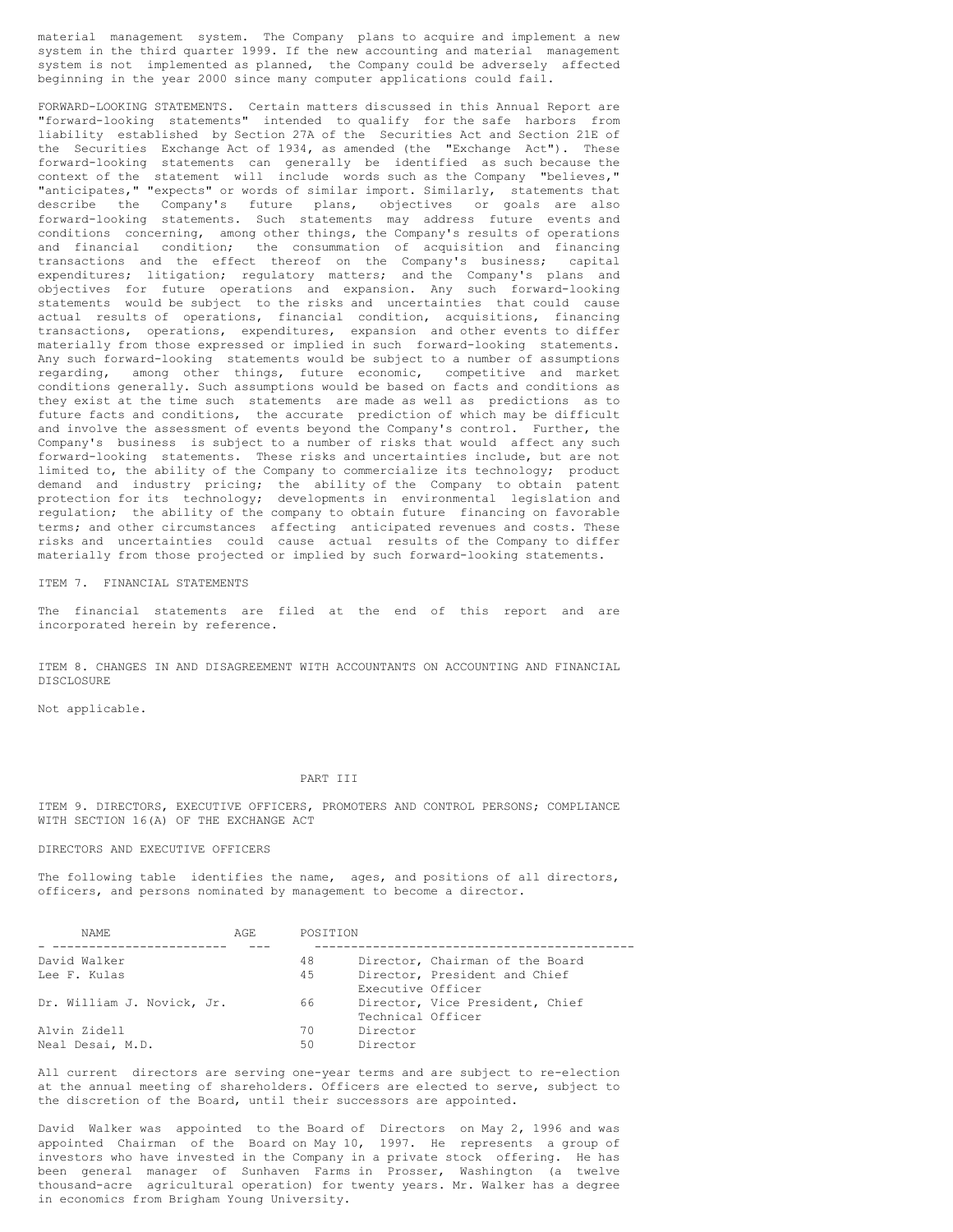Lee F. Kulas has been President, Chief Executive Officer, and a Director since April 1997. Mr. Kulas was formerly President and CEO of BioWave Research, Inc., a development stage biotechnology corporation involved in medical sterilization. Previously, Mr. Kulas had been President, CEO and Director of ADACHI (USA), Inc., a USA based trading company engaged in developing distribution relationships, product development and acquisitions for its Japanese parent company. Prior to joining ADACHI (USA), Mr. Kulas was the founder, President and CEO of Arterial Vascular Engineering, (NASDAQ:AVEI), a start-up medical production venture located in Santa Rosa, California, which was recently acquired by Medtronic Inc. Mr. Kulas has over twenty years' experience in management, marketing, sales, business development, and start-up ventures, and has broad based experience in medical technology and business domestically and internationally.

Dr. William J. Novick, Jr. has over thirty years' experience in the pharmaceutical industry. Dr. Novick received his doctoral degree from Duke University in Physiology-Pharmacology with a minor in Biochemistry. For 23 years, Dr. Novick has held position of increasing responsibility with Hoechst-Roussel Pharmaceuticals, Inc. Prior to his retirement in 1993, Dr. Novick was Senior Director, International Products Development for ten years. He has been cited in 64 publications, where he was named as principal author in 12 of these. Additionally, Dr. Novick is named in 11 patens. Dr. Novick has lectured in various medical schools throughout the United States and Puerto Rico, and internationally in the Soviet Union, India, Italy, France, Germany, and England. Dr. Novick has also consulted on various projects and research for Johnson & Johnson, Fuji Pharmaceuticals, Forrest Labs, Roussel-UCLAF, Paris, Park Davis, Apex Pharmaceuticals, and Pfizer. In addition to his duties as the Company's Chief Technical Officer, Dr. Novick chairs the Medical Scientific Advisory Board.

Alvin Zidell has been a Director of the Company since December 1, 1993. Since February 1, 1996, Mr. Zidell has served as Interim President of the Company. Since April 1, 1989, Mr. Zidell has acted as President of AZ Healthcare Group, a company which develops and sells laser machines. Since April 1, 1992, Mr. Zidell has also acted as a vice president of Dal-Tex Recycling, a paper recycling company which employs approximately 48 people.

Neal Desai, M.D., is an internist in private practice in Burbank, California. Dr Desai is a diplomat on the American Board of Internal Medicine and is affiliated with several local hospitals in the Burbank California area. Dr. Desai has served as a Director on several hospital Boards and review committees during his medical career of 25 years. Dr. Desai brings to the Board medical expertise as the Company progresses toward human clinical trials of its technologies and resultant products.

# COMPLIANCE WITH SECTION 16(A) OF THE EXCHANGE ACT

Section 16(a) of the Securities and Exchange Act of 1934 requires the Company's executive officers and directors, and persons who beneficially own more than ten percent of the Company's stock, to file initial reports of ownership and reports of changes in ownership with the Securities and Exchange Commission. Officers, directors and greater than ten-percent owners are required by applicable regulations to furnish the Company with copies of all Section 16(a) forms that they file.

Based solely on a review of the copies of such forms furnished to the Company or written representations from certain persons, the Company believes that during the 1998 fiscal year all filing requirements applicable to its current officers and directors were complied with.

# ITEM 10. EXECUTIVE COMPENSATION

#### EXECUTIVE COMPENSATION

The following table sets forth the annual compensation for services rendered by certain officers for the fiscal years indicated.

## SUMMARY COMPENSATION TABLE ANNUAL COMPENSATION

| Name and Position   | Year      | Salary | Bonus | Other<br>Annual<br>Comp |
|---------------------|-----------|--------|-------|-------------------------|
| Lee F. Kulas        | Fiscal 98 | $-0-$  | $-0-$ | \$120,000(1)            |
| President and Chief | Fiscal 97 | $-0-$  | $-0-$ | \$90,000(1)             |
| Executive Officer   | Fiscal 96 | N/A    | N/A   | N/A                     |
| William Novick      | Fiscal 98 | $-0-$  | $-0-$ | \$60,000(2)             |
| Chief Technical     | Fiscal 97 | $-0-$  | $-0-$ | \$40,000(2)             |
| Officer             | Fiscal 96 | N/A    | N/A   | N/A                     |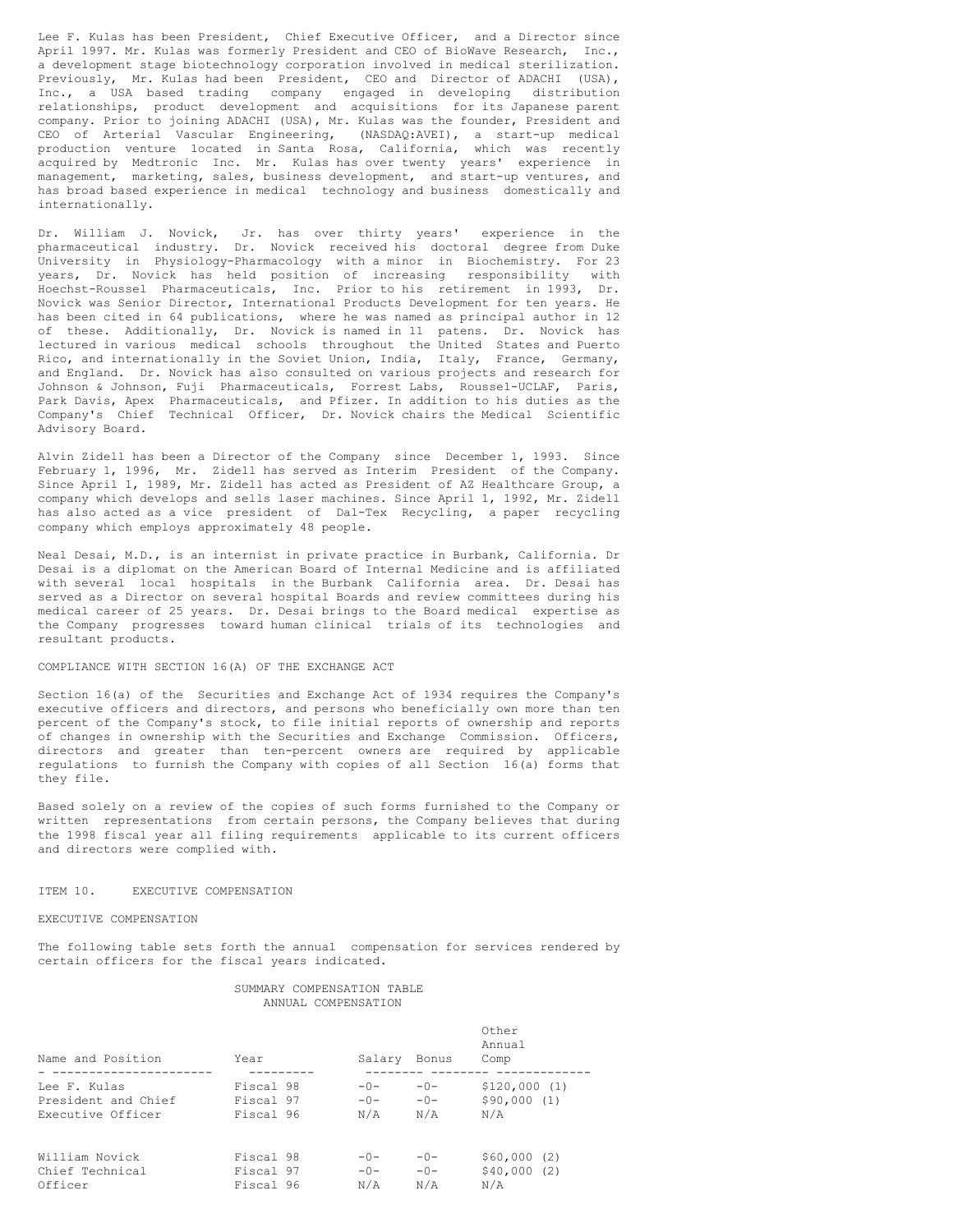| Marlin Toombs      | Fiscal 98 | $-0-$ | $-0-$ | \$60,000 (3) |
|--------------------|-----------|-------|-------|--------------|
| Vice President of  | Fiscal 97 | $-0-$ | $-0-$ | \$60,000(3)  |
| Investor Relations | Fiscal 96 | $-0-$ | $-0-$ | \$60,000(3)  |
| and Secretary      |           |       |       |              |
| (resigned)         |           |       |       |              |

(1) During 1997 and 1998, Mr. Kulas accrued salary of \$90,000 and \$120,000 respectively which was not paid by the company.

(2) During 1997 and 1998, Dr. Novick accrued salary of \$40,000 and \$60,000 respectively which was not paid by the company.

(3) During each of the years of 1996, 1997, and 1998, Mr. Toombs was given the right to exercise stock options for 60,000 shares (accruing at 5,000 shares per month) at \$1.00 per share, without the payment of the \$60,000 exercise price. He has not exercised options for any shares from the 1996 grant.

The following table sets forth all long-term compensation and all other compensation for the above-named executive officers for the fiscal years indicated.

> SUMMARY COMPENSATION TABLE CONTINUED LONG-TERM (OPTIONS/SARS) AND ALL OTHER COMPENSATION

| Name and Position                   | Year                   | Options/SARS          | All Other<br>Compensation |
|-------------------------------------|------------------------|-----------------------|---------------------------|
| Lee F. Kulas<br>President and Chief | Fiscal 98<br>Fiscal 97 | 2,000,000<br>$\Omega$ | None (1)<br>None          |
| Executive Officer                   | Fiscal 96              | N/A                   | None                      |
| William Novick                      | Fiscal 98              | 200,000               | None                      |
| Chief Technical<br>Officer          | Fiscal 97<br>Fiscal 96 | 150,000<br>N/A        | None                      |
| Marlin Toombs                       | Fiscal 98              | 0                     | None                      |
| Vice President of                   | Fiscal 97              | $\Omega$              | None                      |
| Investor Relations<br>(resigned)    | Fiscal 96              | 535,000               | None                      |

(1) In addition to the options granted above to Mr. Kulas, the Company has granted Mr. Kulas an option for 600,000 shares of stock and agreed to waive the option price to compensate Mr. Kulas for expenses he incurred on behalf of the Company. Mr. Kulas exercised these options in December 1998.

# COMPENSATION OF DIRECTORS

The Company has no standard arrangements to compensate directors of the Company.

The compensation previously described for Marlin Toombs in the section captioned "Executive Compensation" includes compensation for his services as a director of the Company.

ITEM 11. SECURITY OWNERSHIP OF CERTAIN BENEFICIAL OWNERS AND MANAGEMENT

# PRINCIPAL SHAREHOLDERS

The following table sets forth the holdings of Common Stock (the Company's sole class of stock) as of March 31, 1999 by (i) each person who held of record, or was known by the Company to own beneficially, more than five percent of the outstanding Common Stock of the Company, (ii) each director, (iii) each director nominee, and (iv) all directors and officers as a group. Unless otherwise indicated, all shares are owned directly. Common Stock that is "beneficially owned" includes all the Common Stock that the person has the right to acquire within 60 days of March 31, 1998, and stock for which the person has voting rights alone. The percentage ownership for any person assumes that all the stock that could be acquired by that person, by option or warrant exercise or otherwise, is in fact outstanding and that no other stockholder has exercised a similar right to acquire additional shares. The number of shares of stock in this table is 29,320,625 which includes 26,373,625 shares outstanding on March 31, 1998 plus all shares represented by options or warrants currently held by the directors listed in the table.

# BENEFICIAL OWNERS OF COMMON STOCK

| of Certain Beneficial Owners | Beneficial Ownership | of Class |
|------------------------------|----------------------|----------|
|                              |                      |          |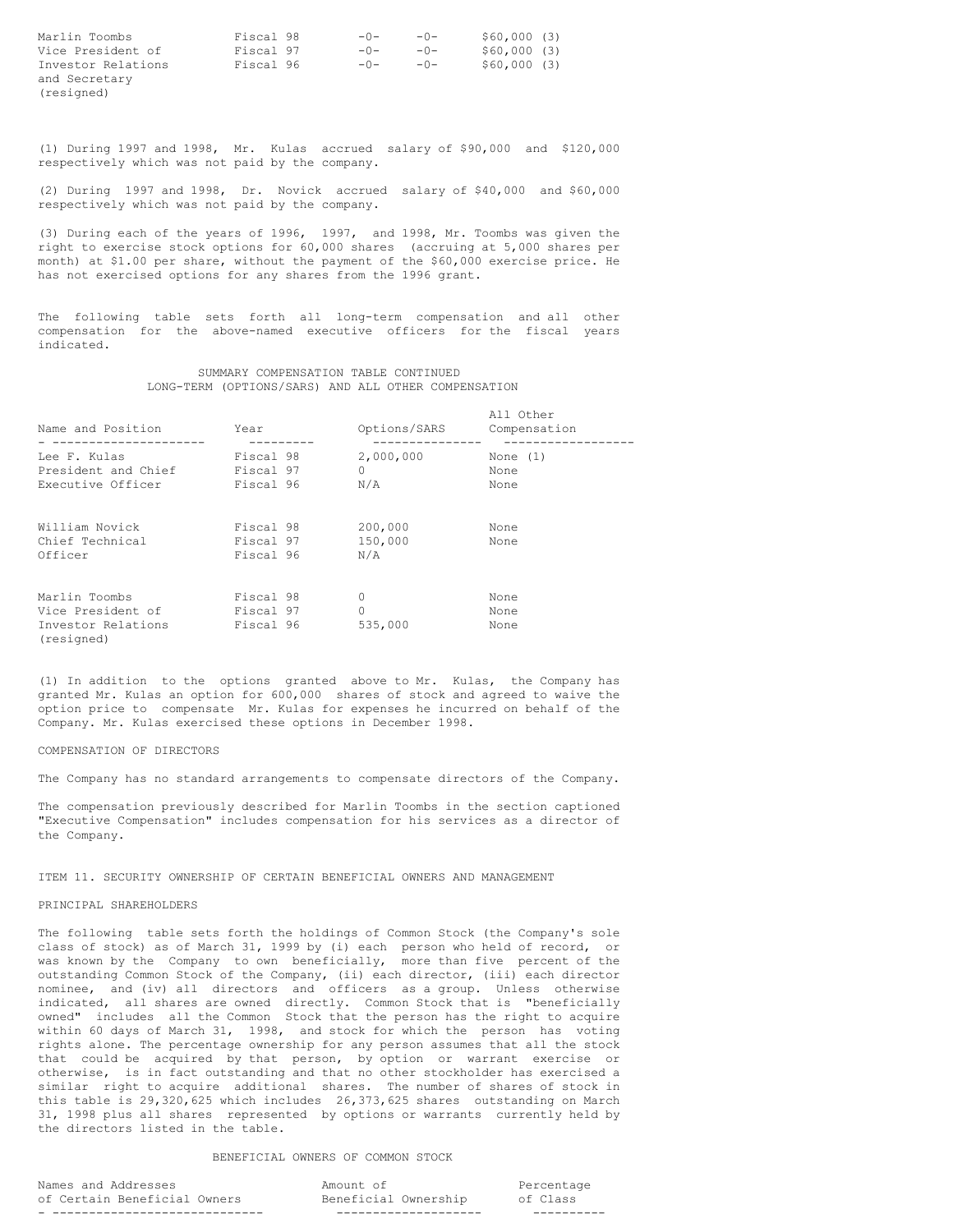| David Walker<br>Director                                                        |                     |        |
|---------------------------------------------------------------------------------|---------------------|--------|
| c/o Medical Discoveries, Inc.                                                   | 91,538              | 0.31%  |
| Lee Kulas<br>Director/President<br>c/o Medical Discoveries, Inc.                | 2,600,000           | 8.87%  |
| Alvin Zidell<br>Director<br>c/o Medical Discoveries, Inc.                       | $1,377,000$ (1) (2) | 3.54%  |
| William Novick, Jr.<br>Director/Vice President<br>c/o Medical Discoveries, Inc. | 350,000             | 1.19%  |
| Neal Desai, M.D.<br>Director<br>c/o Medical Discoveries, Inc.                   | 166,666             | 0.57%  |
| Directors and Executive Officers<br>as a Group (7 persons)                      | 4,605,704           | 15.71% |

(1) Includes shares to which the shareholder has voting rights under a Stock Purchase Agreement ("SPA") with a former director of the Company. The SPA is for 2,800,000 shares purchased in 40 quarterly installments by buyers (including three individuals not on table). Each buyer receives 1/4 of shares. Shares are held by an escrow agent. Shares are released in groups of 70,000 on payment of each installment. Voting proxy for balance of shares held by escrow agent has been granted to the buyers. If buyers default any shares with the escrow agent revert to the seller and proxy for those shares is canceled.

(2) Includes: 296,500 shares owned directly; 437,500 shares for which Mr. Zidell has voting rights under the SPA referred to in footnote (1) above; and options to purchase 373,000 shares that are currently exercisable. Excludes: all shares held by children and other relatives of Mr. Zidell, for which Mr. Zidell disclaims beneficial ownership.

ITEM 12. CERTAIN RELATIONSHIPS AND RELATED TRANSACTIONS

Not applicable.

ITEM 13. EXHIBITS AND REPORTS ON FORM 8-K (a) Exhibits Required by Item 601 of Regulation S-B.

The following are exhibits to this Form 10-KSB: EXHIBIT

NUMBER DESCRIPTION

| 3.1  | Articles of Incorporation, as amended June 14, 1994. (1)                                                                    |
|------|-----------------------------------------------------------------------------------------------------------------------------|
| 3.2  | Bylaws, as amended June $14$ , $1994$ . (1)                                                                                 |
| 10.1 | 1993 Incentive Plan, effective April 1, 1993. (1) (2)                                                                       |
| 10.2 | Form of Stock Option Grant under 1993 Incentive Plan. (1) (2)                                                               |
| 10.3 | Settlement Agreement, dated October 12, 1995, between Dr.<br>Robert E. Morrow and the Company re settlement of lawsuit. (3) |
| 10.4 | Agreement, dated March 26, 1996, between Dr. Robert E. Morrow<br>and the Company re termination of royalties. (4)           |

10.5 Engagement Agreement dated June 15, 1995, between Robert A. Spira and the Company re financial advisory services. (4)

(1) These exhibits are incorporated by reference to the Company's Form 10-KSB for the fiscal year ended December 31, 1994, to which these exhibits were filed as exhibits with the same exhibit numbers as shown above.

(2) These exhibits are management or compensatory plans, contracts or arrangements required to be filed as exhibits.

(3) This exhibit is incorporated by reference to the Company's Form 8-K, dated October 12, 1995, to which it was originally filed as "Exhibit 10.1."

(4) These exhibits are incorporated by reference to the Company's original filing of Form 10-KSB for the Fiscal Year ended December 31, 1995, to which these exhibits were filed as exhibits with the same exhibit numbers as shown above.

The Company has filed no 8-k reports since the previous 10KSB/a filing.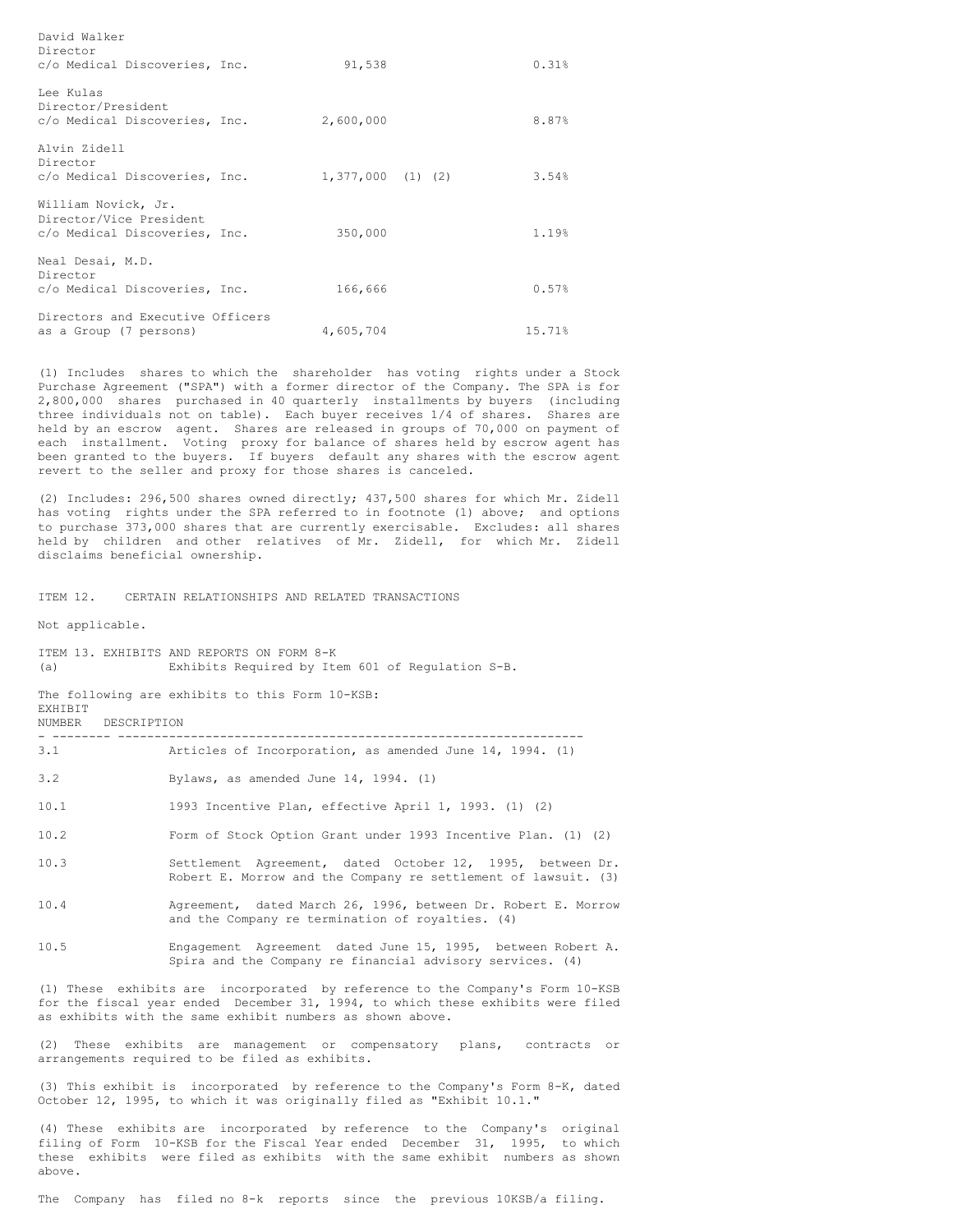#### SIGNATURES

In accordance with Section 13 or 15(d) of the Exchange Act, the registrant has duly caused this report to be signed on its behalf by the undersigned, thereunto duly authorized.

Medical Discoveries, Inc.

/s/ Lee Kulas ---------------------- Lee Kulas, President

Date: April 16, 1999

In accordance with the Exchange Act, this report has been signed below by the following persons on behalf of the registrant and in the capacities and on the dates indicated.

|        | Capacity in Which Signed<br>--- ------- |         |
|--------|-----------------------------------------|---------|
| $\sim$ |                                         | - - - - |

| /s/ Scott Wood | Chief Financial Officer | April 16, 1999 |
|----------------|-------------------------|----------------|
|                |                         |                |
| Scott Wood     |                         |                |

MEDICAL DISCOVERIES, INC. Consolidated Financial Statements December 31, 1998 and 1997

INDEPENDENT AUDITORS' REPORT

To the Board of Directors and Stockholders of Medical Discoveries, Inc.

We have audited the accompanying consolidated balance sheet of Medical Discoveries, Inc. and Subsidiary, (a development stage company) as of December 31, 1998 and 1997, and the related statements of operations, stockholders' deficit and cash flows for the two years ended December 31, 1998 and cumulative amounts since inception. These consolidated financial statements are the responsibility of the Company's management. Our responsibility is to express an opinion on these consolidated financial statements based on our audits.

We conducted our audits in accordance with generally accepted auditing standards. Those standards require that we plan and perform the audit to obtain reasonable assurance about whether the financial statements are free of material misstatement. An audit includes examining, on a test basis, evidence supporting the amounts and disclosures in the financial statements. An audit also includes assessing the accounting principles used and significant estimates made by management, as well as evaluating the overall financial statement presentation. We believe that our audits provide a reasonable basis for our opinion.

In our opinion, the consolidated financial statements referred to above present fairly, in all material respects, the financial position of Medical Discoveries, Inc. and Subsidiary, (a development stage company) as of December 31, 1998 and 1997, and the results of their operations and their cash flows for the two years then ended and cumulative amounts since inception in conformity with generally accepted accounting principles.

The accompanying consolidated financial statements have been prepared assuming that the Company will continue as a going concern. As discussed in note 2, the Company's significant losses, lack of significant revenue and a stockholders' deficit raise substantial doubt about its ability to continue as a going concern. Management's plans in regard to these matters are also described in note 2. The consolidated financial statements do not include any adjustments that might result from the outcome of this uncertainty.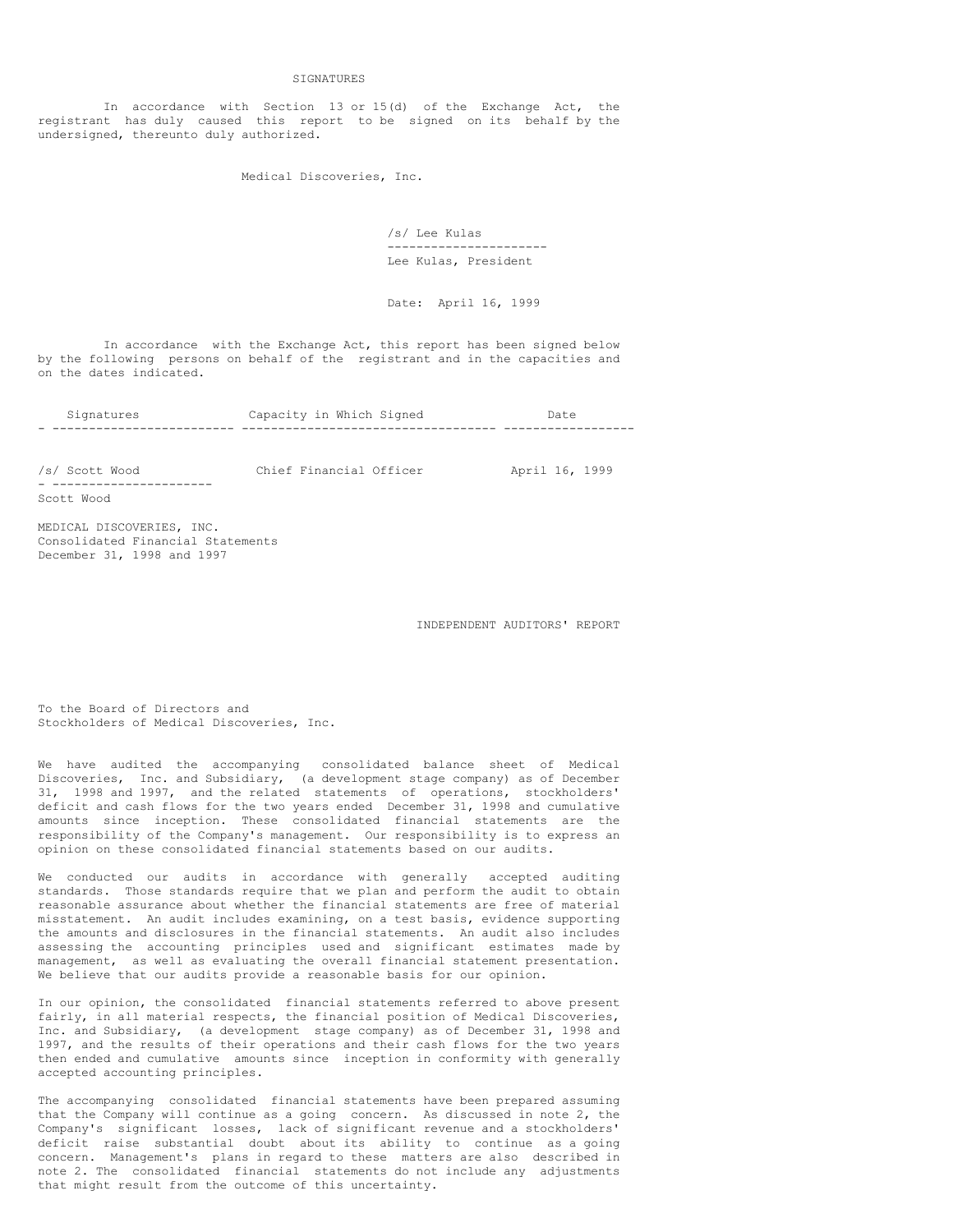# Salt Lake City, Utah March 6, 1999

<TABLE> <CAPTION>

MEDICAL DISCOVERIES, INC. and SUBSIDIARY (A Development Stage Company) Consolidated Balance Sheet

|                                                                                                                                                                                                                        |          |                                                        |    | December 31,                                                                       |
|------------------------------------------------------------------------------------------------------------------------------------------------------------------------------------------------------------------------|----------|--------------------------------------------------------|----|------------------------------------------------------------------------------------|
|                                                                                                                                                                                                                        |          | 1998                                                   |    | 1997<br>-----------------------------------                                        |
| Assets                                                                                                                                                                                                                 |          |                                                        |    |                                                                                    |
| $<$ S $>$<br>Current assets:                                                                                                                                                                                           | $<<$ $>$ |                                                        | << |                                                                                    |
| Cash                                                                                                                                                                                                                   | \$       | 84,847 \$                                              |    | 764                                                                                |
| Accounts receivable                                                                                                                                                                                                    |          | 2,716                                                  |    | $\sim$ $-$                                                                         |
| Inventory                                                                                                                                                                                                              |          | 158,225                                                |    | $\sim 100$<br>30,586                                                               |
| Current portion of note receivable - related party<br>Prepaid expenses                                                                                                                                                 |          | 10,973<br>-----------------------------------          |    | 10,869                                                                             |
|                                                                                                                                                                                                                        |          |                                                        |    |                                                                                    |
| Total current assets                                                                                                                                                                                                   |          | 256,761<br>-----------------------------------         |    | 42,219                                                                             |
| Furniture and equipment                                                                                                                                                                                                |          | 108,521                                                |    | 72,304<br>$(39, 610)$ $(23, 507)$                                                  |
| Less accumulated depreciation                                                                                                                                                                                          |          | -----------------------------------                    |    |                                                                                    |
| Net furniture and equipment                                                                                                                                                                                            |          |                                                        |    | 68, 911 48, 797<br>1, 409 3, 160                                                   |
| Other assets                                                                                                                                                                                                           |          | ----------------------------------                     |    |                                                                                    |
| Total assets                                                                                                                                                                                                           |          | ----------------------------------                     |    | $\frac{1}{2}$ 327,081 \$ 94,176                                                    |
| Accounts payable<br>Accrued expenses<br>Current maturities of notes payable<br>Current maturities of convertible notes payable<br>Total current liabilities<br>Commitments and contingencies<br>Stockholders' deficit: | \$       | 75,154<br>191,717<br>--------------------------------- |    | 1,368,392 \$916,734<br>14,360<br>102,591<br>250,983 291,700<br>1,886,246 1,325,385 |
| Common stock - no par value, authorized 100,000,000 shares, 26,373,625<br>shares and 22,970,297 shares issued                                                                                                          |          |                                                        |    |                                                                                    |
| and outstanding in 1998 and 1997, respectively                                                                                                                                                                         |          |                                                        |    |                                                                                    |
| Accumulated deficit                                                                                                                                                                                                    |          |                                                        |    | 9,661,250 6,507,317<br>(11,107,915) (7,626,026)                                    |
| Subscription receivables                                                                                                                                                                                               |          | (112, 500)<br>------------------------------           |    | (112, 500)                                                                         |
| Total stockholders' deficit                                                                                                                                                                                            |          | ----------------------------                           |    | $(1, 559, 165)$ $(1, 231, 209)$                                                    |
|                                                                                                                                                                                                                        | \$       | $327,081$ \$                                           |    | 94,176<br>------------------------------                                           |
| See accompanying notes to consolidated financial statements                                                                                                                                                            |          |                                                        |    |                                                                                    |
| $<$ /TABLE><br>$<$ TABLE $>$<br><caption></caption>                                                                                                                                                                    |          |                                                        |    | 1                                                                                  |
|                                                                                                                                                                                                                        |          |                                                        |    | MEDICAL DISCOVERIES, INC. and SUBSIDIARY<br>(A Development Stage Company)          |

- ----------------------------------------------------------------------------------------------------------

Cumulative Amounts

Consolidated Statement of Operations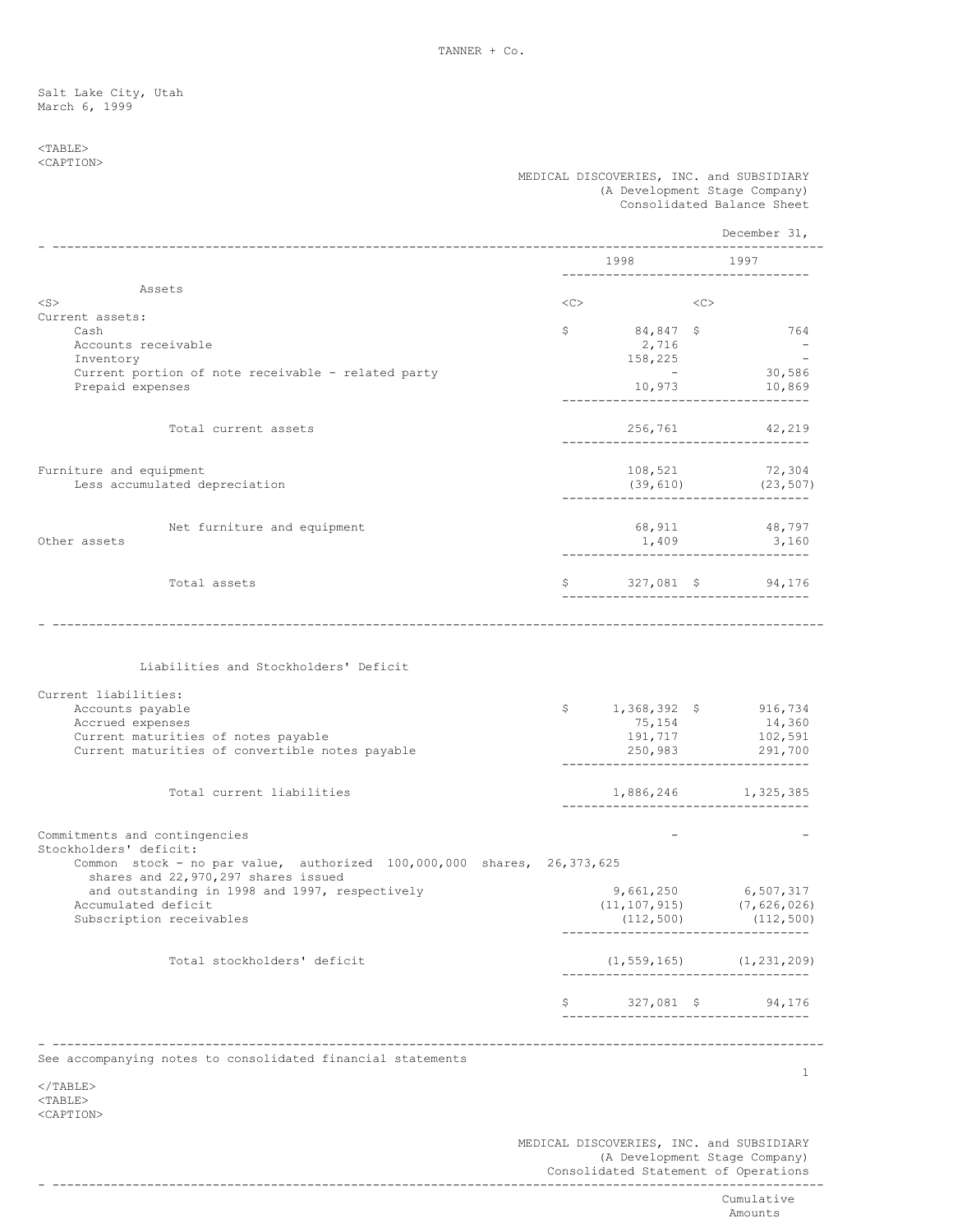| Years Ended December 31, 1991 (Date of<br>------------------------------------- |                                                    |  |  |  |
|---------------------------------------------------------------------------------|----------------------------------------------------|--|--|--|
| 1997                                                                            | Inception)                                         |  |  |  |
| <<                                                                              | <<                                                 |  |  |  |
| $18,409$ \$<br>2,515 5,829<br>----------------------------------                | $-$ \$ 126,609<br>23,406                           |  |  |  |
| 20,924<br>5,829                                                                 | 150,015                                            |  |  |  |
|                                                                                 |                                                    |  |  |  |
| 7,750                                                                           | 7,750                                              |  |  |  |
| $\sim$ $-$                                                                      | 1,001,500                                          |  |  |  |
| 415, 415 149, 820<br>3,028,063<br>619,671                                       | 2,272,291<br>7,617,520                             |  |  |  |
| 68,100<br>51,585                                                                | 194,828                                            |  |  |  |
|                                                                                 | 3,502,813 837,591 11,093,889                       |  |  |  |
|                                                                                 | $(3, 481, 889)$ $(831, 762)$ $(10, 943, 874)$      |  |  |  |
|                                                                                 |                                                    |  |  |  |
|                                                                                 | $-1, 235, 536$                                     |  |  |  |
|                                                                                 | $(3, 481, 889)$ \$ $(831, 762)$ \$ $(9, 708, 338)$ |  |  |  |
| $(.14)$ \$<br>$(.04)$ \$<br>.00                                                 | (.58)<br>.06                                       |  |  |  |
| $(.14)$ \$ $(.14)$                                                              | $(.04)$ \$<br>(.52)                                |  |  |  |
|                                                                                 |                                                    |  |  |  |

 $<$ TABLE $>$ 

| <caption></caption>                          |  |
|----------------------------------------------|--|
| MEDICAL DISCOVERIES, INC. and SUBSIDIARY     |  |
| (A Development Stage Company)                |  |
| Consolidated Stement of Stockholders Deficit |  |
|                                              |  |

|                                                                                                       | Common Stock |                 | Accumu-<br>Sub-<br>lated scription                                                                                        |                       |
|-------------------------------------------------------------------------------------------------------|--------------|-----------------|---------------------------------------------------------------------------------------------------------------------------|-----------------------|
|                                                                                                       |              |                 | Shares <b>Amount</b> Deficit Receivables                                                                                  | Total                 |
| $<$ S $>$<br>Balance, October 31, 1991                                                                |              |                 | $\langle C \rangle$ $\langle C \rangle$ $\langle C \rangle$ $\langle C \rangle$<br>3,500,000 \$ 252,997 \$ (1,482,514) \$ | <<<br>\$(1, 229, 517) |
| Reverse stock split (1 for 2) $(1, 750, 000)$ -                                                       |              |                 |                                                                                                                           |                       |
| Restatement for reverse<br>acquisition of WPI<br>Pharmaceutical, Inc. by<br>Medical Discoveries, Inc. |              |                 | $(252, 997)$ 252,997                                                                                                      |                       |
| Shares issued in merger of<br>WPI Pharmaceutical and<br>Medical Discoveries, Inc.                     |              |                 | 10,000,000 135,000 (170,060)                                                                                              | $-$ (35,060)          |
| Balance at November 20, 1991<br>(Date of Inception)                                                   |              |                 | $11,750,000$ $135,000$ $(1,399,577)$                                                                                      | $ (1, 264, 577)$      |
| Common stock issued for cash                                                                          |              | 200,000 100,000 |                                                                                                                           | 100,000               |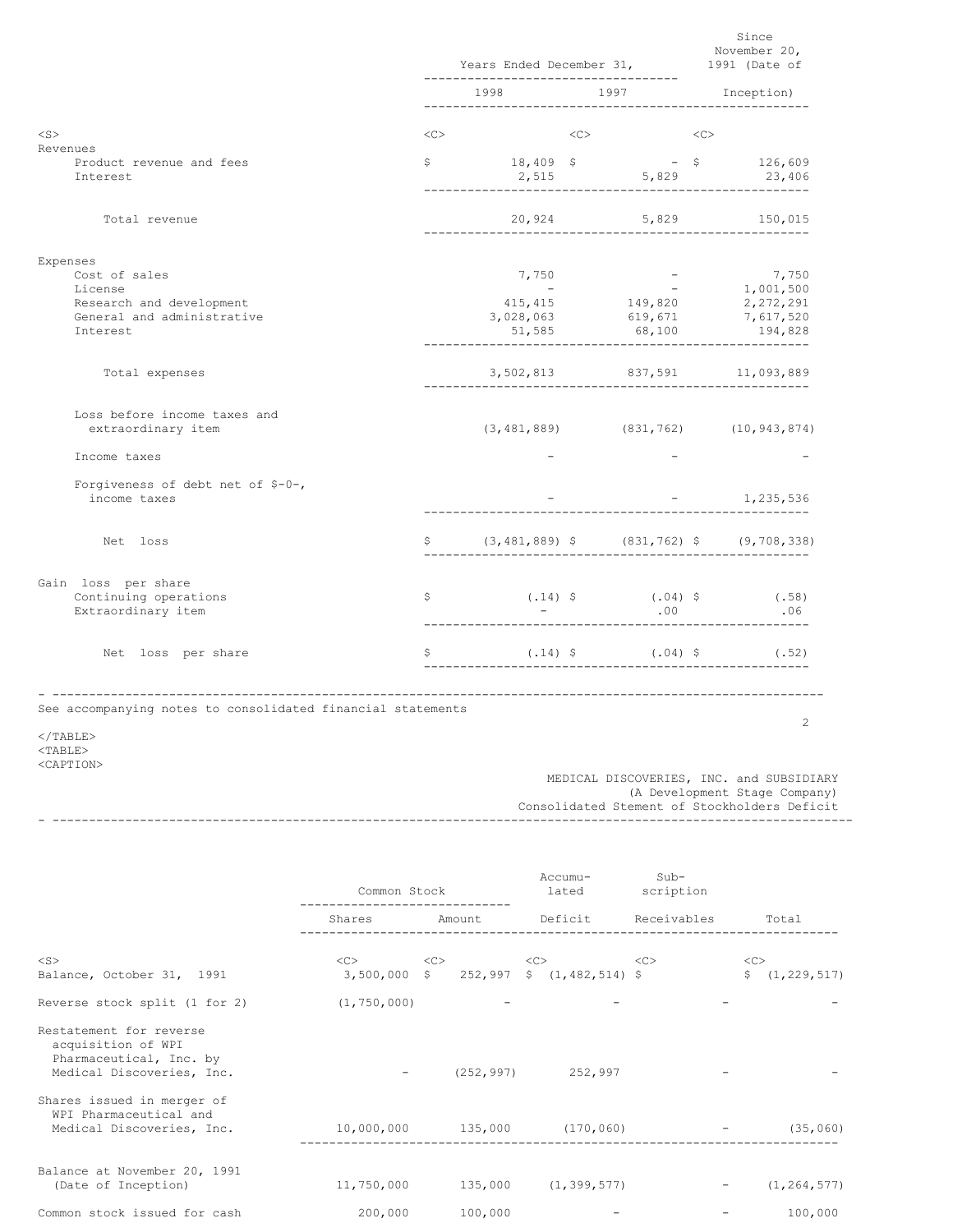| Common stock issued for<br>services                               | 500,000    | 250,000            |               |                                | 250,000       |  |
|-------------------------------------------------------------------|------------|--------------------|---------------|--------------------------------|---------------|--|
| Common stock issued for cash                                      | 40,000     | 60,000             |               |                                | 60,000        |  |
| Net loss October 31, 1992                                         |            |                    | (370, 398)    |                                | (370, 398)    |  |
| Balance, October 31, 1992                                         |            | 12,490,000 545,000 | (1, 769, 975) | <b>Contract Contract State</b> | (1, 224, 975) |  |
| Net loss two months ended<br>December 31, 1992                    |            |                    | (65, 140)     |                                | (65, 140)     |  |
| Balance, December 31, 1992                                        | 12,490,000 | 545,000            | (1, 835, 115) | $\sim$                         | (1, 290, 115) |  |
| Common stock issued for<br>license                                | 2,000,000  | 1,000,000          |               | $\overline{\phantom{m}}$       | 1,000,000     |  |
| Common stock issued for cash                                      | 542,917    | 528,500            |               |                                | 528,500       |  |
| See accompanying notes to consolidated financial statements.<br>3 |            |                    |               |                                |               |  |

 $\langle$ /TABLE $>$ <TABLE> <CAPTION>

MEDICAL DISCOVERIES, INC. and SUBSIDIARY (A Development Stage Company) Consolidated Stement of Stockholders Deficit Continued - --------------------------------------------------------------------------------------------------------------

|                                                                                               | Common Stock    |                                         | Accumu-<br>lated                   | Sub-<br>scription                |                                 |
|-----------------------------------------------------------------------------------------------|-----------------|-----------------------------------------|------------------------------------|----------------------------------|---------------------------------|
|                                                                                               | Shares          |                                         |                                    | Amount Deficit Receivables Total |                                 |
| $<$ S $>$                                                                                     | $<<$ $>$        | $\langle C \rangle$ $\langle C \rangle$ |                                    | <<                               | < <c></c>                       |
| Common stock issued for<br>services                                                           |                 | 251,450 127,900                         |                                    |                                  | <b>All Contracts</b><br>127,900 |
| Common stock issued for<br>\$100,000 cash plus services                                       |                 | 800,000 400,000                         |                                    |                                  | $-400,000$                      |
| Net loss                                                                                      |                 |                                         | $-$ (2,271,999)                    |                                  | $-$ (2,271,999)                 |
| Balance, December 31, 1993                                                                    |                 |                                         | $16,084,367$ 2,601,400 (4,107,114) |                                  | $-$ (1,505,714)                 |
| Common stock issued for cash                                                                  |                 | 617,237 739,500                         |                                    |                                  | 739,500                         |
| Common stock issued for<br>services                                                           |                 | 239,675 239,675                         |                                    |                                  | $-239,675$                      |
| Cash contributed                                                                              |                 | 102,964                                 |                                    |                                  | $-102,964$                      |
| Net loss                                                                                      |                 |                                         | $ (1, 223, 162)$                   |                                  | $-$ (1,223,162)                 |
| Balance, December 31, 1994 16, 941, 279 3, 683, 539 (5, 330, 276) - (1, 646, 737)             |                 |                                         |                                    |                                  |                                 |
| Common stock issued for cash                                                                  |                 | 424,732 283,200                         |                                    |                                  | $-283,200$                      |
| Common stock issued for<br>services                                                           |                 | 4, 333, 547 1, 683, 846                 |                                    | $-$ (584,860) 1,098,986          |                                 |
| Common stock option issued<br>to satisfy debt restructuring                                   |                 | $-20,000$                               |                                    |                                  | $-20,000$                       |
| Net loss                                                                                      |                 |                                         | $-$ (1,007,522)                    |                                  | $-$ (1,007,522)                 |
| Balance, December 31, 1995 1, 21, 699, 558 5, 670, 585 (6, 337, 798) (584, 860) (1, 252, 073) |                 |                                         |                                    |                                  |                                 |
| Common stock issued for cash                                                                  | 962,868 635,000 |                                         |                                    | $-$ (60,000) 575,000             |                                 |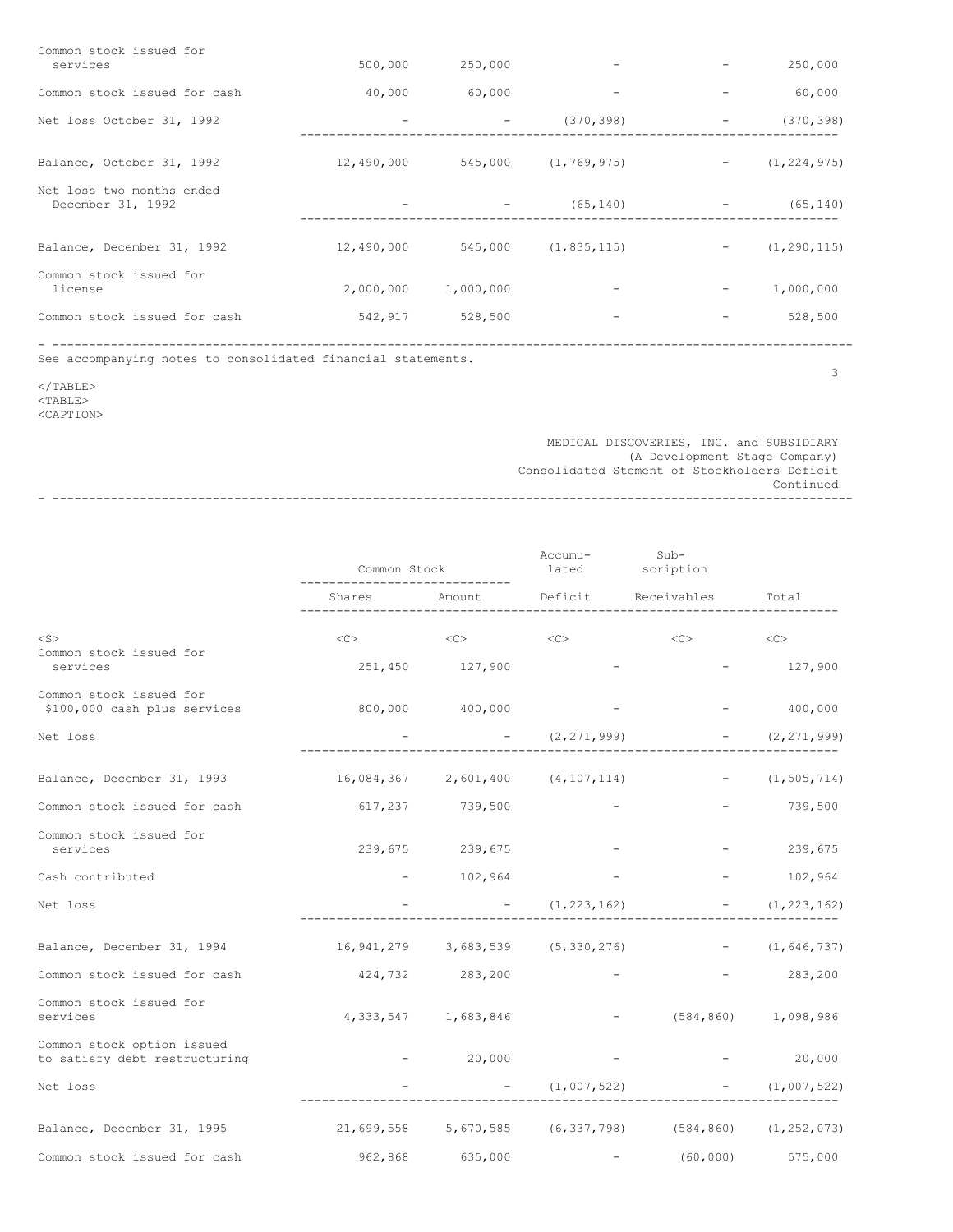|                                                                                               |                                                    |                              |                            | (A Development Stage Company)<br>Consolidated Stement of Stockholders Deficit | Continued             |
|-----------------------------------------------------------------------------------------------|----------------------------------------------------|------------------------------|----------------------------|-------------------------------------------------------------------------------|-----------------------|
|                                                                                               | Common Stock                                       |                              | Accumu-<br>lated scription | $Sub-$                                                                        |                       |
|                                                                                               | Shares                                             | Amount                       |                            | Deficit Receivables Total                                                     |                       |
| $<$ S $>$<br>Common stock issued for<br>services                                              | <<>                                                | $<\infty$<br>156,539 101,550 | < <c></c>                  | $<\infty$                                                                     | < <c><br/>101,550</c> |
| Common stock canceled                                                                         | $(1, 400, 000)$ $(472, 360)$                       |                              |                            | $-472,360$                                                                    |                       |
| Common stock issued in<br>settlement of obligations                                           | 239,458 186,958                                    |                              |                            |                                                                               | 186,958               |
| Net loss                                                                                      |                                                    |                              | (456, 466)                 |                                                                               | (456, 466)            |
| Balance, December 31, 1996                                                                    | $21,658,423$ $6,121,733$ $(6,794,264)$ $(172,500)$ |                              |                            |                                                                               | (845, 031)            |
| Common stock issued for<br>services and interest                                              |                                                    | 12,500 3,625                 |                            |                                                                               | 3,625                 |
| Common stock issued for cash                                                                  |                                                    | 311,538 135,000              |                            | $-60,000$                                                                     | 195,000               |
| Common stock issued in<br>settlement of contract                                              |                                                    | 800,000 200,000              |                            |                                                                               | 200,000               |
| Common stock issued from<br>exercise of options                                               |                                                    | 87,836 21,959                |                            |                                                                               | 21,959                |
| Common stock issued for<br>conversion of notes payable                                        |                                                    | 100,000 25,000               |                            |                                                                               | 25,000                |
| Net loss                                                                                      |                                                    |                              | (831, 762)                 |                                                                               | (831, 762)            |
| Balance, December 31, 1997<br>22,970,297<br>6,507,317<br>(7,626,026)<br>(112,500) (1,231,209) |                                                    |                              |                            |                                                                               |                       |
| Common stock issued for cash                                                                  |                                                    | 2,236,928 650,000            |                            |                                                                               | 650,000               |

- --------------------------------------------------------------------------------------------------------------

See accompanying notes to consolidated financial statements.

5

 $<$ /TABLE $>$ <TABLE> <CAPTION>

|                                                          |              |                          |                  |                     | MEDICAL DISCOVERIES, INC. and SUBSIDIARY<br>(A Development Stage Company)<br>Consolidated Stement of Stockholders Deficit<br>Continued |
|----------------------------------------------------------|--------------|--------------------------|------------------|---------------------|----------------------------------------------------------------------------------------------------------------------------------------|
|                                                          | Common Stock |                          | Accumu-<br>lated | $Sub-$<br>scription |                                                                                                                                        |
|                                                          | Shares       | Amount                   | Deficit          | Receivables         | Total                                                                                                                                  |
| $<$ S $>$<br>Common stock options issued<br>for services | <<           | $<<$ $>$<br>2,336,303    | <<               | <<                  | <<<br>2,336,303                                                                                                                        |
| Common stock issued for<br>services                      | 683,000      | 110,750                  |                  |                     | 110,750                                                                                                                                |
| Common stock issued from<br>exercise of warrants         | 200,000      | 200                      |                  |                     | 200                                                                                                                                    |
| Net loss                                                 |              | $\overline{\phantom{a}}$ | (3, 481, 889)    |                     | (3, 481, 889)<br>$\overline{\phantom{m}}$                                                                                              |

Common stock issued for debt 283,400 56,680 - - 56,680 - 56,680

4

MEDICAL DISCOVERIES, INC. and SUBSIDIARY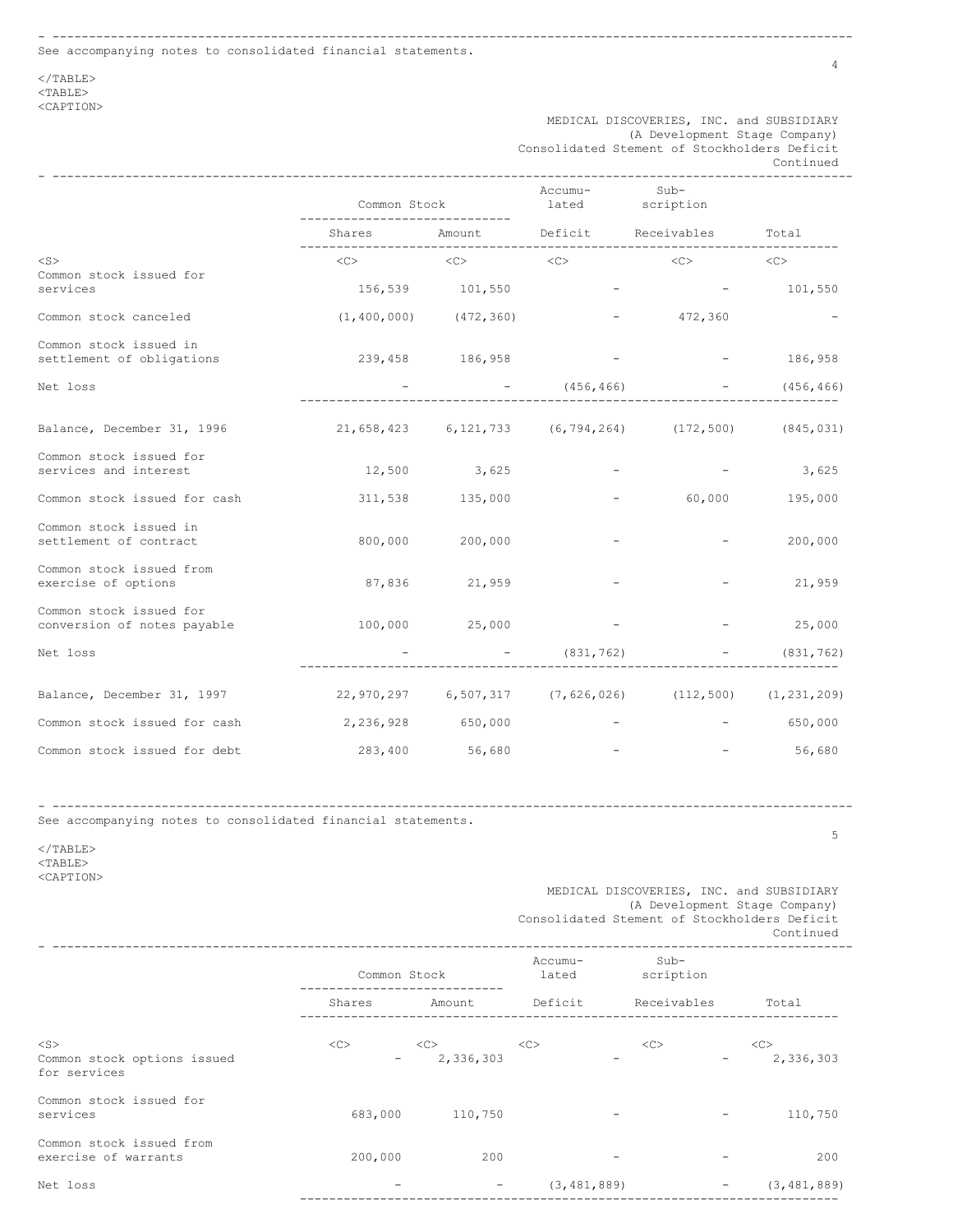See accompanying notes to consolidated financial statements.

 $<$ /TABLE> <TABLE> <CAPTION>

MEDICAL DISCOVERIES, INC. and SUBSIDIARY (A Development Stage Company) Consolidated Statement of Cash Flows

- ----------------------------------------------------------------------------------------------------------

6

| Years Ended December 31,<br>------------------------------------<br>1998<br><<><br>2,336,303<br>110,750<br>16,103<br>$-$<br>(2, 716)<br>(104)<br>(158, 225)<br>1,751 | 1997<br>$\langle C \rangle$<br>203,625<br>$\sim 100$ km s $^{-1}$<br>7,326<br>24,034<br>$\sim$ 100 $\mu$<br>$\sim$ $ \sim$<br>(90) | 1991 (Date of<br>Inception)<br>$<<$ $<$ $<$ $>$<br>$(3, 481, 889)$ \$ $(831, 762)$ \$ $(9, 708, 338)$<br>2,336,303<br>3,529,986<br>(130, 000)<br>41,069<br>30,364<br>(1, 235, 536)<br>193,965<br>(10, 245)<br>(158, 225)<br>(10, 973) |
|----------------------------------------------------------------------------------------------------------------------------------------------------------------------|------------------------------------------------------------------------------------------------------------------------------------|---------------------------------------------------------------------------------------------------------------------------------------------------------------------------------------------------------------------------------------|
|                                                                                                                                                                      |                                                                                                                                    |                                                                                                                                                                                                                                       |
|                                                                                                                                                                      |                                                                                                                                    |                                                                                                                                                                                                                                       |
|                                                                                                                                                                      |                                                                                                                                    |                                                                                                                                                                                                                                       |
|                                                                                                                                                                      |                                                                                                                                    |                                                                                                                                                                                                                                       |
|                                                                                                                                                                      |                                                                                                                                    |                                                                                                                                                                                                                                       |
|                                                                                                                                                                      |                                                                                                                                    |                                                                                                                                                                                                                                       |
|                                                                                                                                                                      |                                                                                                                                    |                                                                                                                                                                                                                                       |
|                                                                                                                                                                      |                                                                                                                                    |                                                                                                                                                                                                                                       |
|                                                                                                                                                                      |                                                                                                                                    |                                                                                                                                                                                                                                       |
|                                                                                                                                                                      | (1, 990)                                                                                                                           | (1, 409)                                                                                                                                                                                                                              |
| 60,794                                                                                                                                                               | (11, 679)                                                                                                                          | 451,658 246,568 1,212,483<br>96,635                                                                                                                                                                                                   |
|                                                                                                                                                                      |                                                                                                                                    |                                                                                                                                                                                                                                       |
| 30,586                                                                                                                                                               | 46,785                                                                                                                             |                                                                                                                                                                                                                                       |
|                                                                                                                                                                      |                                                                                                                                    |                                                                                                                                                                                                                                       |
| (40, 717)                                                                                                                                                            | and the company                                                                                                                    | (40, 717)<br>246,806                                                                                                                                                                                                                  |
|                                                                                                                                                                      | (3, 212)                                                                                                                           | (6, 570)<br>316,700<br>131,374                                                                                                                                                                                                        |
|                                                                                                                                                                      |                                                                                                                                    | 3,253,359                                                                                                                                                                                                                             |
|                                                                                                                                                                      | 314,747                                                                                                                            | 3,900,952                                                                                                                                                                                                                             |
|                                                                                                                                                                      |                                                                                                                                    |                                                                                                                                                                                                                                       |
|                                                                                                                                                                      | 145,806<br>See accompanying notes to consolidated financial statements.                                                            | $(665, 575)$ $(363, 968)$ $(3, 813, 921)$<br>$(36, 217)$ $(22, 107)$ $(132, 184)$<br>$(5, 631)$ 24,678 (2,184)<br>101,000<br>650,200 216,959<br>755,289                                                                               |

- --------------------------------------------------------------------------------------------------------------

MEDICAL DISCOVERIES, INC. and SUBSIDIARY (A Development Stage Company) Consolidated Statement of Cash Flows Continued

- ----------------------------------------------------------------------------------------------------------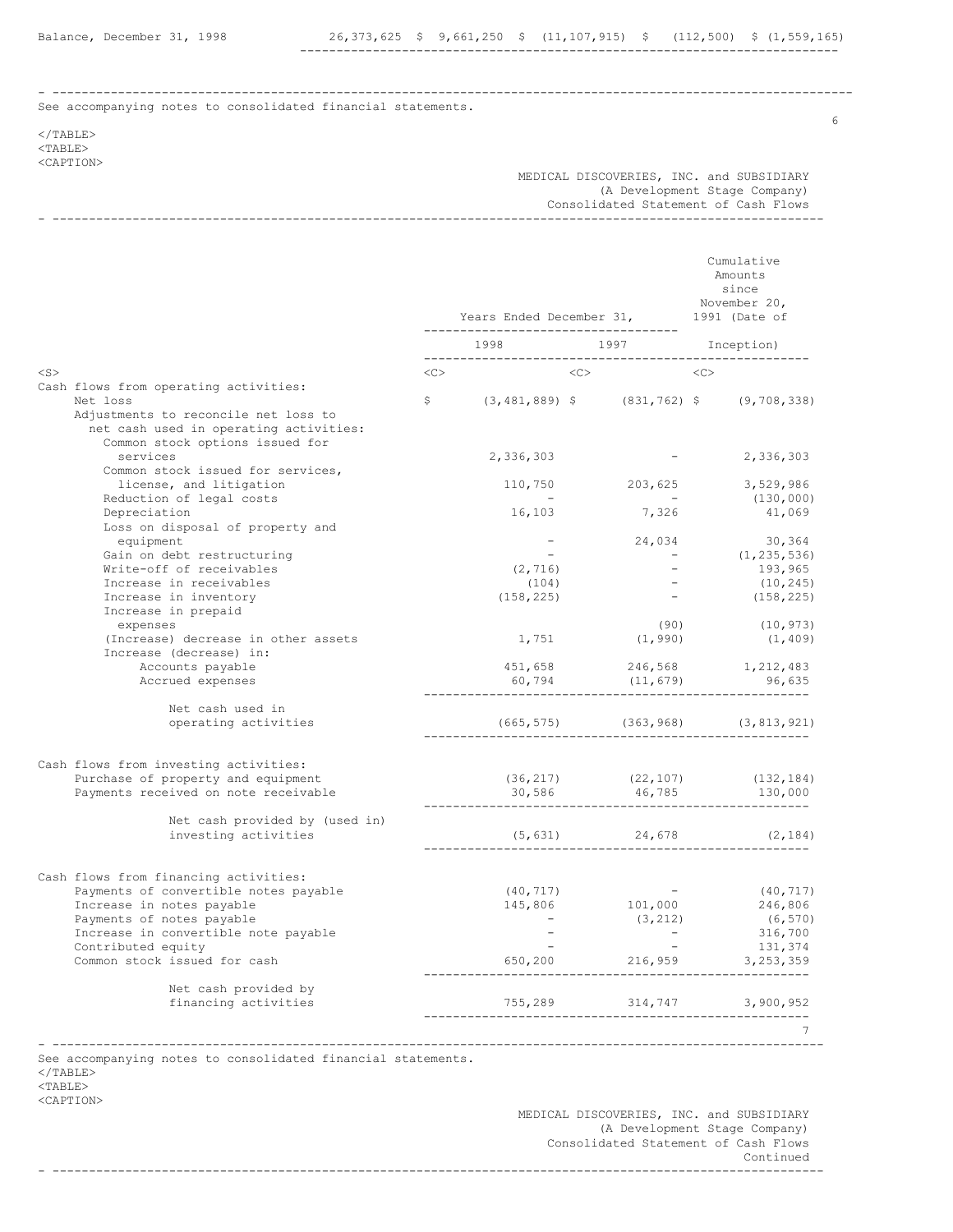|                                                                                                    |                                                          |           |              | Years Ended December 31,                                                    |                                            | Cumulative<br>Amounts<br>since<br>November 20,<br>1991 (Date of |        |
|----------------------------------------------------------------------------------------------------|----------------------------------------------------------|-----------|--------------|-----------------------------------------------------------------------------|--------------------------------------------|-----------------------------------------------------------------|--------|
|                                                                                                    |                                                          |           |              | ------------------------------------<br>1998                                | 1997                                       | Inception)                                                      |        |
|                                                                                                    |                                                          |           |              |                                                                             |                                            |                                                                 |        |
| $<$ S $>$<br>Net (decrease) increase in cash                                                       |                                                          |           | <<           |                                                                             | < <c><br/><math>84,083</math> (24,543)</c> | <<                                                              | 84,847 |
| Cash, beginning of period                                                                          |                                                          |           |              |                                                                             | 764 25,307                                 |                                                                 |        |
| Cash, end of period                                                                                |                                                          |           | $\mathsf{S}$ | $84,847$ \$ 764 \$ 84,847                                                   | -----------------                          |                                                                 |        |
| $<$ /TABLE><br>Supplemental disclosure of non-cash investing and financing activities:             |                                                          |           |              |                                                                             |                                            |                                                                 |        |
| In 1998, the Company converted \$56,680 of obligations into 283,400 shares of<br>common stock.     |                                                          |           |              |                                                                             |                                            |                                                                 |        |
| In 1997, the Company converted a \$25,000 note into 100,000 shares of common<br>stock.             |                                                          |           |              |                                                                             |                                            |                                                                 |        |
| In 1996, the Company issued common stock for settlement of accounts payable<br>totaling \$89,458.  |                                                          |           |              |                                                                             |                                            |                                                                 |        |
| In 1995, the Company acquired furniture and equipment with a cost of \$8,161 for<br>notes payable. |                                                          |           |              |                                                                             |                                            |                                                                 |        |
|                                                                                                    |                                                          |           |              |                                                                             |                                            |                                                                 |        |
|                                                                                                    |                                                          |           |              |                                                                             |                                            |                                                                 |        |
| See accompanying notes to consolidated financial statements.                                       |                                                          |           |              |                                                                             | 8                                          |                                                                 |        |
|                                                                                                    |                                                          |           |              |                                                                             |                                            |                                                                 |        |
|                                                                                                    |                                                          |           |              | MEDICAL DISCOVERIES, INC. and SUBSIDIARY                                    |                                            |                                                                 |        |
|                                                                                                    |                                                          |           |              | (A Development Stage Company)<br>Consolidated Statement of Cash Flows       | Continued                                  |                                                                 |        |
|                                                                                                    |                                                          |           |              |                                                                             |                                            |                                                                 |        |
| Actual amounts paid for interest and income taxes are as follows:                                  |                                                          |           |              |                                                                             |                                            |                                                                 |        |
|                                                                                                    |                                                          |           |              |                                                                             |                                            |                                                                 |        |
|                                                                                                    |                                                          |           |              | Cumulative<br>Amounts                                                       |                                            |                                                                 |        |
|                                                                                                    |                                                          |           |              | since<br>November 20,                                                       |                                            |                                                                 |        |
|                                                                                                    |                                                          | 1998 1997 |              | 1991 (Date of<br>Inception)                                                 |                                            |                                                                 |        |
| Interest                                                                                           | \$                                                       |           |              | $21,816$ \$ 36,806 \$ 58,858                                                |                                            |                                                                 |        |
| Income taxes                                                                                       | $\begin{array}{ccc} \xi & - & \xi & - & \xi \end{array}$ |           |              |                                                                             | and the contract of the contract of        |                                                                 |        |
|                                                                                                    |                                                          |           |              |                                                                             |                                            |                                                                 |        |
|                                                                                                    |                                                          |           |              |                                                                             |                                            |                                                                 |        |
| See accompanying notes to consolidated financial statements.                                       |                                                          |           |              |                                                                             | 9                                          |                                                                 |        |
|                                                                                                    |                                                          |           |              | MEDICAL DISCOVERIES, INC. and SUBSIDIARY                                    |                                            |                                                                 |        |
|                                                                                                    |                                                          |           |              | (A Development Stage Company)<br>Notes to Consolidated Financial Statements |                                            |                                                                 |        |
|                                                                                                    |                                                          |           |              | December 31, 1998 and 1997                                                  |                                            |                                                                 |        |

- --------------------------------------------------------------------------------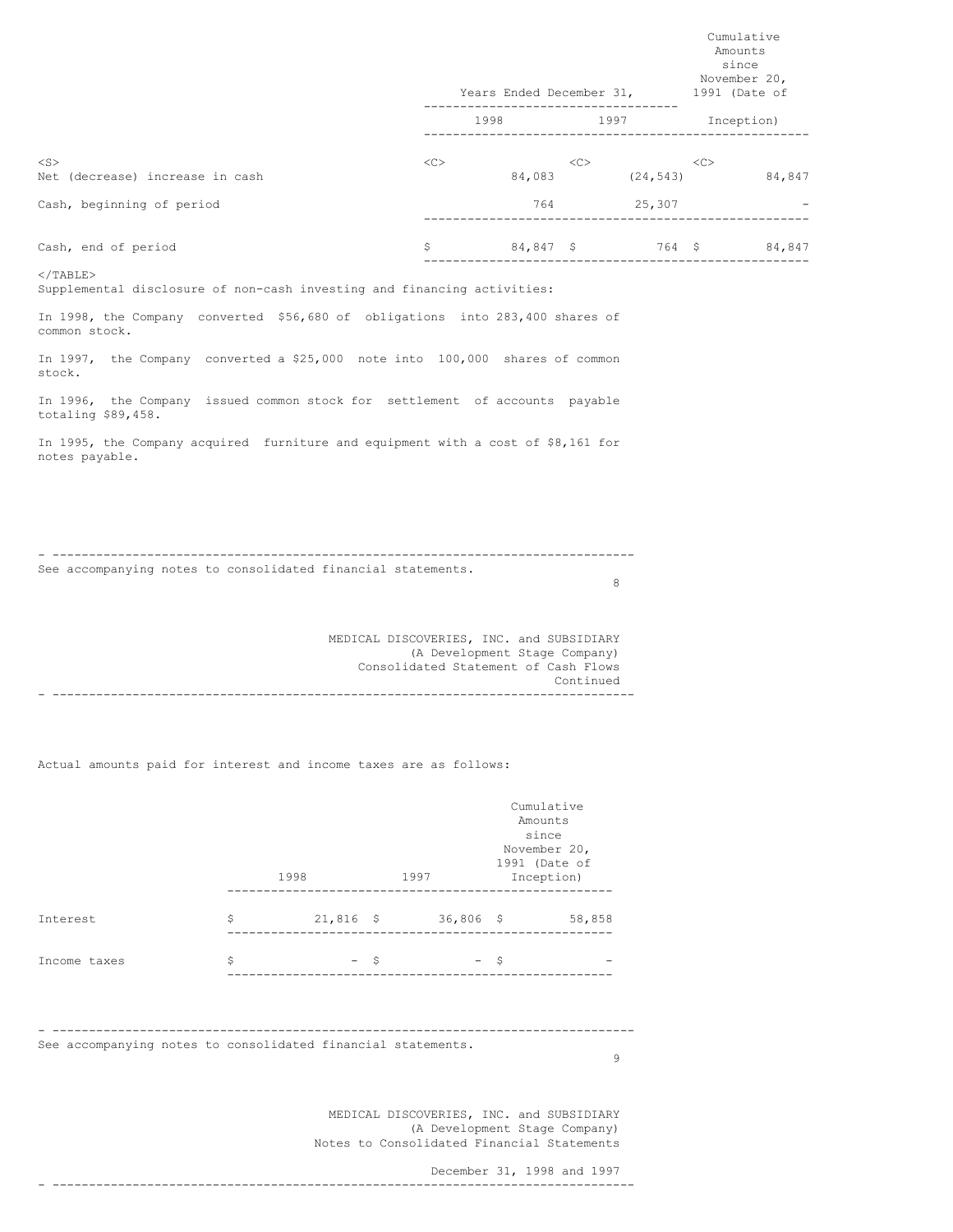#### Organization and Presentation

Medical Discoveries, Inc. (the Company) was organized under the laws of the state of Utah on November 20, 1991, date of inception. On August 6, 1992, the Company entered into an agreement whereby the shareholders of the Company exchanged 100 percent of their common stock for 10,000,000 shares of common stock of WPI Pharmaceutical, Inc. (WPI). The WPI shareholders had 1,750,000 shares following a reverse stock split of one share for two shares. At the time of the transaction the name of WPI was changed to Medical Discoveries, Inc. (MDI). Inasmuch as the 10,000,000 shares of common stock are in excess of 80 percent of the total outstanding common stock of WPI, the transaction is accounted for as a reverse acquisition. The Company is, therefore, deemed to have acquired WPI. At the time of the merger the entity previously known as Medical Discoveries, Inc., ceased. The development stage commenced on November 20, 1991 which is the date of the inception of MDI.

On October 22, 1998 the Company formed a wholly-owned subsidiary MDI HealthCare Systems, Inc. (MDIHC). The financial statements reflect MDI for all periods presented and MDIHC since October 22, 1998. All material intercompany transactions have been eliminated.

The Company has not generated any significant revenue and is, therefore, considered a development stage company as defined in SFAS No. 7. The Company has, at the present time, not paid any dividends and any dividends that may be paid in the future will depend upon the financial requirements of the Company and other relevant factors.

Cash and Cash Equivalents For purposes of the statement of cash flows, the Company considers all highly liquid debt instruments with a maturity of three months or less to be cash equivalents.

Inventory Inventory is recorded at cost on the first in first out (FIFO) method.

#### Furniture and Equipment

Furniture and equipment are carried at cost. Depreciation is computed using the straight-line method over 3 to 7 years. When assets are retired or otherwise disposed of, the cost and related accumulated depreciation are removed from the accounts, and any resulting gain or loss is recognized in income for the period. The cost of maintenance and repairs is charged to income as incurred; significant renewals and betterments are capitalized. Deduction is made for retirements resulting from renewals or betterments.

# - --------------------------------------------------------------------------------

10

MEDICAL DISCOVERIES, INC. and SUBSIDIARY (A Development Stage Company) Notes to Consolidated Financial Statements Continued

1. Summary of Significant Accounting Policies Continued

Income (Loss) Per Common Share Income (loss) per share of common stock is calculated based on the weighted average number of shares outstanding during the periods. Common stock equivalents and stock options have not been included as they are antidilutive.

- --------------------------------------------------------------------------------

Business and Concentration of Credit

The primary purpose of the business is the research and development of the sterilization of medical equipment and an anti-viral treatment for infectious diseases. The Company has no significant revenues and, therefore, no significant trade receivables or extensions of credit.

# Fair Value of Financial Instruments

The fair value of financial instruments is determined by reference to various market data and other valuation techniques as appropriate. Financial instruments subject to possible material market variations from the recorded book value are notes payable to related parties and advances from related parties. There are no material differences in these financial instruments from the recorded book value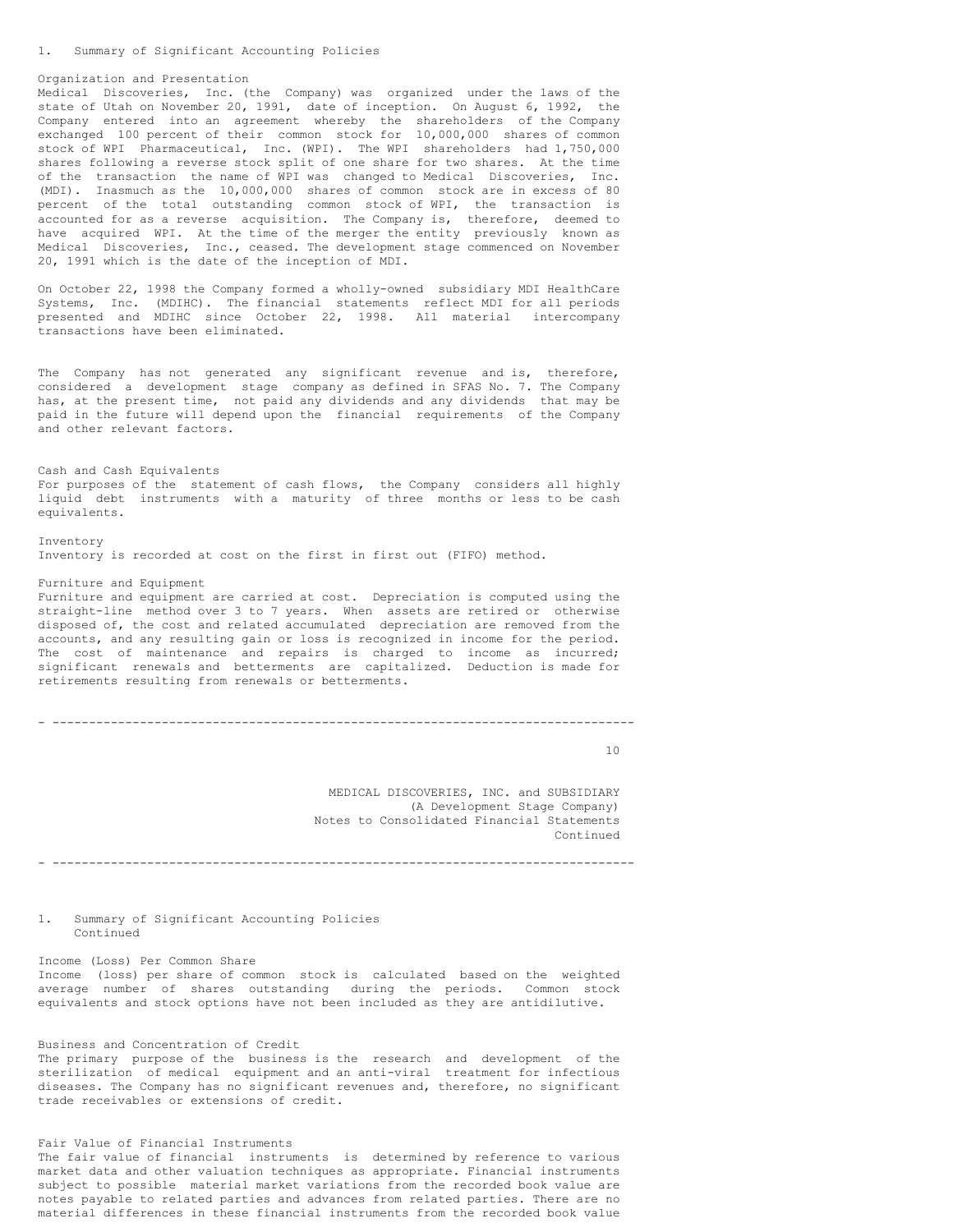# Use of Estimates

The preparation of financial statements in conformity with generally accepted accounting principles requires management to make estimates and assumptions that affect the reported amounts of assets and liabilities and disclosure of contingent assets and liabilities at the date of the financial statements and the reported amounts of revenues and expenses during the reporting period. Actual results could differ from those estimates.

Reclassifications Certain amounts in the 1997 financial statements have been reclassified in order to conform to the 1998 presentation.

#### 2. Going Concern

The accompanying financial statements have been prepared assuming that the Company will continue as a going concern. The Company has not had significant revenues and is still in the process of developing antiviral treatments for infectious diseases, skin cleansing products and the sterilization of medical equipment. The Company is hopeful but there is no assurance that the current product development and research will be economically viable. The Company has incurred substantial losses in the development of the product.

- --------------------------------------------------------------------------------

- --------------------------------------------------------------------------------

11

MEDICAL DISCOVERIES, INC. and SUBSIDIARY (A Development Stage Company) Notes to Consolidated Financial Statements Continued

## 2. Going Concern Continued

The Company is dependent upon the sale of its common stock to satisfy its current cash operating needs. The Company is also looking into the possibility of licensing its technology to an outside unrelated party. Although, management has been successful thus far in raising the needed capital there can be no assurance that the Company and its management will be able to continue to sell sufficient amounts of common stock or enter into license agreements to bring the current product development to a point where it is economically viable. Management intends to meet its cash needs through the issuance of additional shares of common stock, sales of product from its technology and licensing its technology.

#### 3. Note Receivable Related Party

In 1995, the Company entered into an agreement to recover costs which had been expended in a dispute with a former officer. The Company received a 0% interest rate note in the amount of \$150,000. The note was discounted to \$130,000 to realize a 9.5% return for financial statements. The note requires quarterly payments of \$13,125. The note had a balance of \$30,586 at December 31, 1997 and was paid in full during 1998.

- -------------------------------------------------------------------------------- 12 MEDICAL DISCOVERIES, INC. and SUBSIDIARY (A Development Stage Company) Notes to Consolidated Financial Statements Continued - --------------------------------------------------------------------------------

4. Notes Payable

The Company has the following notes payable at December 31,: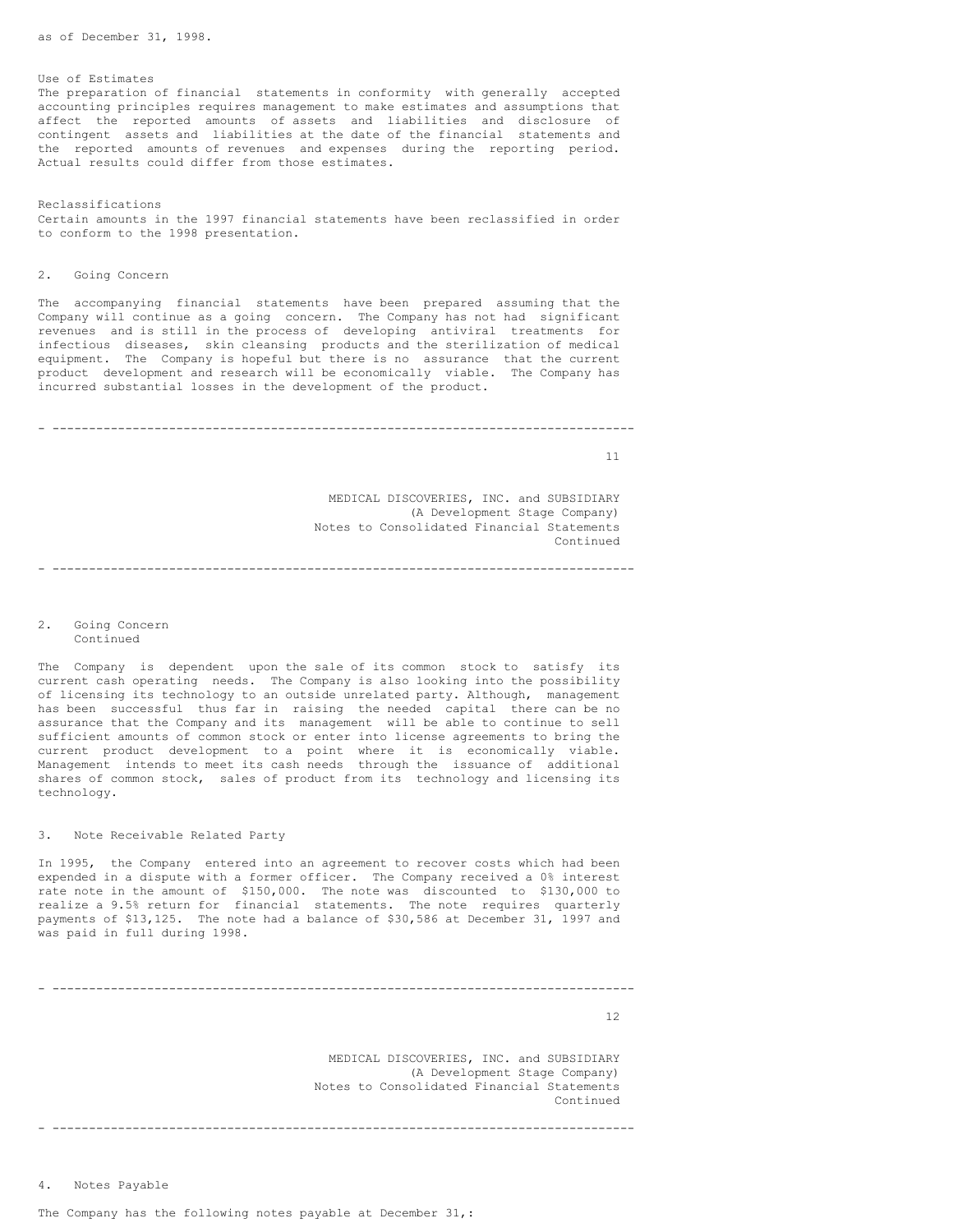|                                                                                                                                         | 1998            | 1997              |
|-----------------------------------------------------------------------------------------------------------------------------------------|-----------------|-------------------|
| Notes payable to shareholders<br>which are currently due and in<br>default. Interest is at 12%. The<br>notes are unsecured              | \$<br>101,000\$ | 101,000           |
| Notes payable to officer of the<br>Company which are due on<br>demand. Interest is at 12%. The<br>notes are unsecured                   | 90,717          |                   |
| Note payable to a company requiring<br>monthly payments of \$260 including<br>interest at an implied rate of<br>9% secured by equipment |                 | 1,591             |
|                                                                                                                                         | \$              | 191,717\$ 102,591 |

### 5. Convertiblec Notes Payable

The Company has \$291,700 at December 31, 1998 and 1997 of notes payable to a trust. The notes have an interest rate of 12%, have a term of three years and are due in 1998. Each \$1,000 note is convertible into 667 shares of the Company's common stock.

- --------------------------------------------------------------------------------

13

MEDICAL DISCOVERIES, INC. and SUBSIDIARY (A Development Stage Company) Notes to Consolidated Financial Statements Continued

5. Convertible Notes Payable Continued

During 1998, the Company made payments directly to certain beneficiaries of the Trust. Those payments aggregate \$40,717 during 1998 and have been presented in the consolidated financial statements as a reduction of the convertible notes payable.

- --------------------------------------------------------------------------------

# 6. Related Party Transactions

During 1997, the Company settled allegations made by a former officer of the Company where in the Company issued 800,000 shares of the Company's common stock to settle the allegations. (see Note 12).

At December 31, 1998 and 1997, the Company had accounts payable to officers and directors totaling \$766,750 and \$218,500 for services performed and cost incurred in behalf of the Company, respectively.

# 7. Income Taxes

The provision for income taxes for the years ended December 31, 1998 and 1997, is different than amounts which would be provided by applying the statutory federal income tax rate to income before provision for income taxes for the following reasons:

> Cumulative Amounts Since November 20,<br>1991 (Date of Year Ended December 31, --------------------------------- 1998 1997 Inception) --------------------------------------------------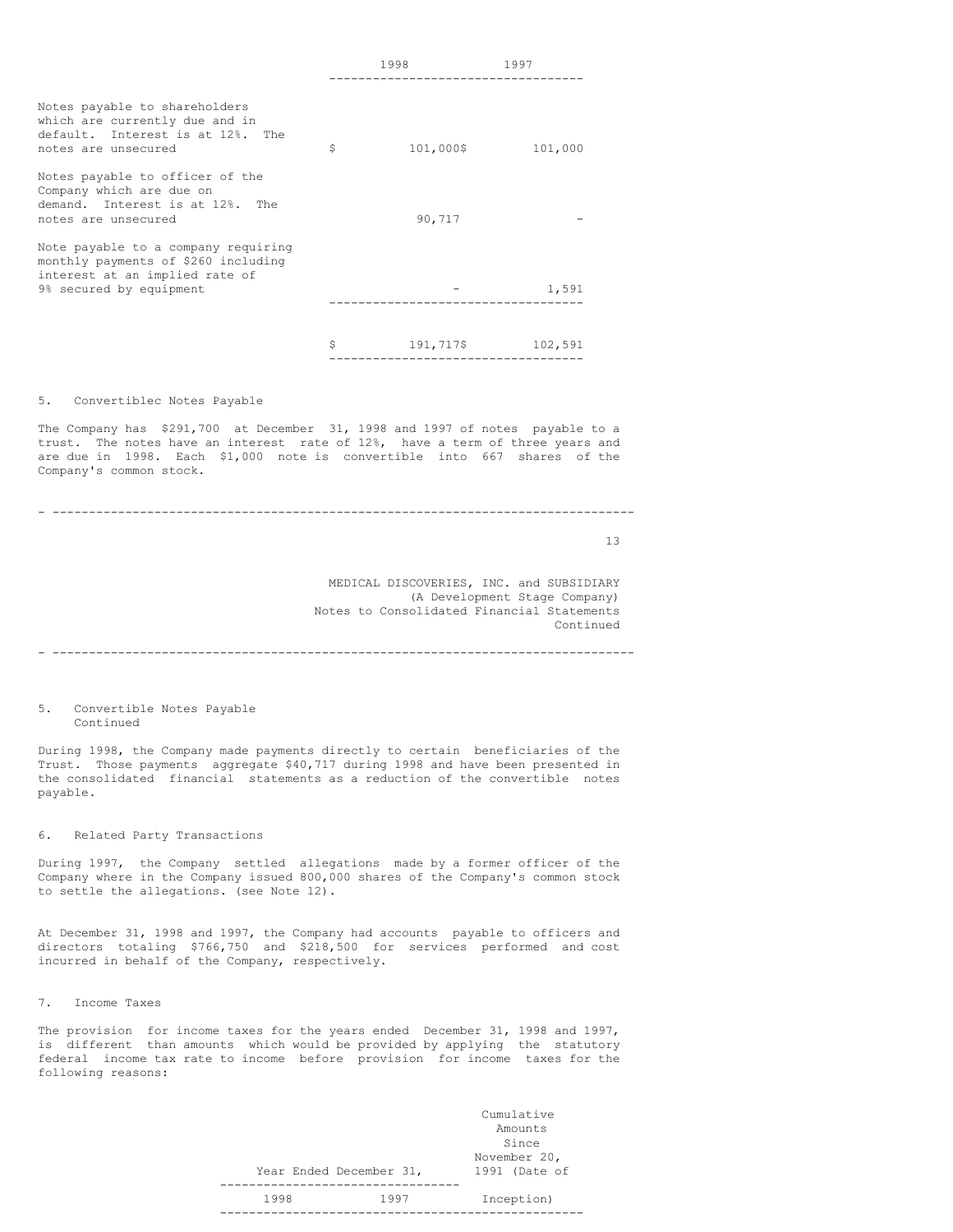| Federal income tax<br>benefit at statutory<br>rate<br>Change in valuation | S  |        | 1,184,000 \$ 274,000 \$ 3,260,000                                                      |                               |           |
|---------------------------------------------------------------------------|----|--------|----------------------------------------------------------------------------------------|-------------------------------|-----------|
| allowance                                                                 |    |        | $(1, 184, 000)$ $(274, 000)$ $(3, 260, 000)$                                           |                               |           |
|                                                                           | \$ | $-$ \$ | - \$                                                                                   |                               |           |
|                                                                           |    |        |                                                                                        |                               |           |
|                                                                           |    |        |                                                                                        |                               |           |
|                                                                           |    |        |                                                                                        |                               | 14        |
|                                                                           |    |        | MEDICAL DISCOVERIES, INC. and SUBSIDIARY<br>Notes to Consolidated Financial Statements | (A Development Stage Company) | Continued |

7. Income Taxes Continued

The net timing differences for deferred income tax assets are as follows:

|                                                                                                 |   | 1998                                                  | 1997                                 |
|-------------------------------------------------------------------------------------------------|---|-------------------------------------------------------|--------------------------------------|
| Net operating loss carryforward<br>Stock options<br>Accrued compensation<br>Valuation allowance | S | $2,290,000$ \$<br>794,000<br>261,000<br>(3, 345, 000) | 2,086,000<br>75,000<br>(2, 161, 000) |
| Net deferred tax asset                                                                          | S | – S                                                   |                                      |

Inasmuch as it is not possible to determine when or if the net operating losses will be utilized, a valuation allowance has been established to offset the benefit of the utilization of the net operating losses.

The Company has available net operating losses of approximately \$6,735,000 which can be utilized to offset future earnings of the Company. The Company also has available approximately \$80,000 in research and development credits which expire in 2008. The utilization of the net operating losses and research and development credits are dependent upon the tax laws in effect at the time such losses can be utilized. The losses expire between the years 2007 and 2012. Should the Company experience a change of ownership the utilization of net operating losses could be reduced.

# 8. Gain on Debt Forgiveness

At December 31, 1994, the Company was involved in litigation regarding notes payable of \$900,000 and corresponding related accrued interest. In 1995, the litigation was partially resolved and the Company was relieved of \$250,000 principal portion of its obligation on the notes payable and accrued interest. In March 1996, the Company was notified that it had been released from all obligations relating to the debt and related accrued interest. To resolve the litigation including repayment of the advances payable of \$284,230, the Company agreed to issue options to a former officer to purchase 100,000 shares of Company stock at \$.25 per share. The Company did not accrue interest for the notes payable in 1995 as its contention that it was not liable was up held and the \$900,000 of notes payable and accrued interest of \$71,306 were written off as an extraordinary gain on debt forgiveness in 1995 and 1996. The gain on the debt forgiveness in 1996 was \$673,486 with the aggregate gain totaling \$1,235,536.

- --------------------------------------------------------------------------------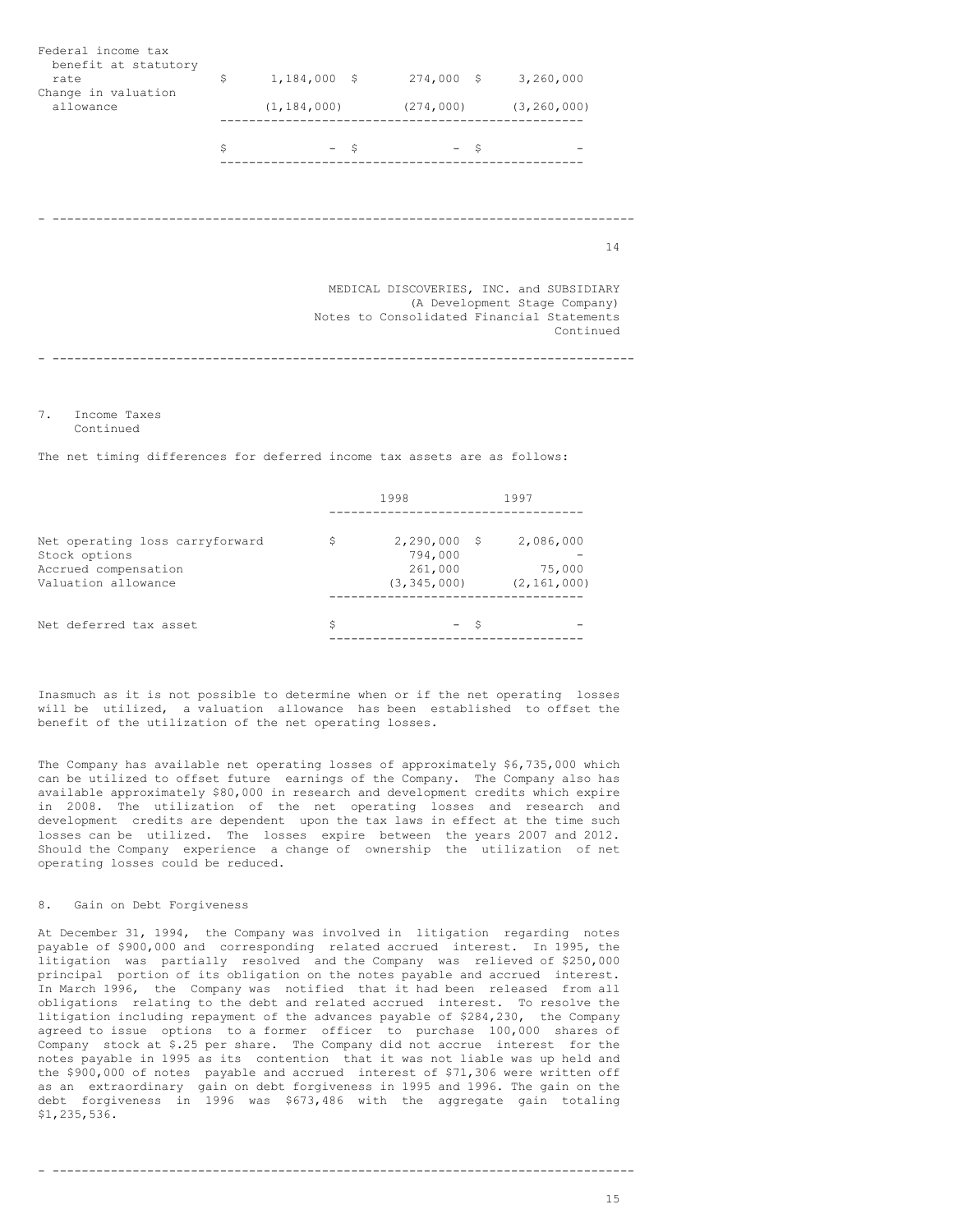# 9. Stock Options

The Company has an incentive stock option plan wherein 4,000,000 shares of the Company's common stock can be issued. The Company has granted stock options and warrants to certain officers and shareholders of the Company to purchase shares of the Company's common stock. A schedule of the options and warrants is as follows:

- --------------------------------------------------------------------------------

|                                                                     | Number of Warrant and<br>Warrants and Option Price<br>Options Per Share | ---------------------------------                                                                         |  |
|---------------------------------------------------------------------|-------------------------------------------------------------------------|-----------------------------------------------------------------------------------------------------------|--|
| Outstanding at January 1, 1997<br>Granted<br>Exercised<br>Expired   |                                                                         | 4,362,382 \$ .25 to 3.00<br>6,075,000 \$ .25 to 5.00<br>$(87, 836)$ \$ .25<br>$(569, 328)$ \$ .25 to 1.00 |  |
| Outstanding at December 31, 1997<br>Granted<br>Exercised<br>Expired | 9,780,218                                                               | 5,943,741 \$ .15 to .75<br>$(1, 166, 400 \t5 \t.20 \t6.25$                                                |  |
| Outstanding at December 31, 1998                                    |                                                                         | $9,437,559$ \$ .15 to 3.00                                                                                |  |
|                                                                     |                                                                         |                                                                                                           |  |

MEDICAL DISCOVERIES, INC. and SUBSIDIARY (A Development Stage Company) Notes to Consolidated Financial Statements

16

Continued

- --------------------------------------------------------------------------------

#### 9. Stock Options Continued

In October 1995, the Financial Accounting Standards Board issued Statement of financial Accounting Standards No. 123, "Accounting for Stock-Based Compensation" (FAS 123) which established financial accounting and reporting standards for stock-based compensation. The new standard defines a fair value method of accounting for an employee stock option or similar equity instrument. This statement gives entities the choice between adopting the fair value method or continuing to use the intrinsic value method under Accounting Principles Board (APB) Opinion No. 25 with footnote disclosures of the pro forma effects if the fair value method had been adopted. The Corporation has opted for the latter approach. Had compensation expense for the Corporation's stock option plan been determined based on the fair value at the grant date for awards in 1997 and 1996 consistent with the provisions of FAS No. 123, the Corporation's results of operations would have been reduced to the pro forma amounts indicated below:

|                              | December 31, |                    |  |                                    |
|------------------------------|--------------|--------------------|--|------------------------------------|
|                              |              | 1998               |  | 1997                               |
| Net loss - as reported       | S            | $(3, 481, 889)$ \$ |  | (831, 762)                         |
| Net loss - pro forma         | S            |                    |  | $(4, 236, 225)$ \$ $(2, 600, 339)$ |
| Loss per share - as reported | \$           | $(.14)$ \$         |  | (.04)                              |
| Loss per share - pro forma   | S            | $(.17)$ \$         |  | (.12)                              |

The fair value of each option grant is estimated at the date of grant using the Black-Scholes option pricing model with the following assumptions: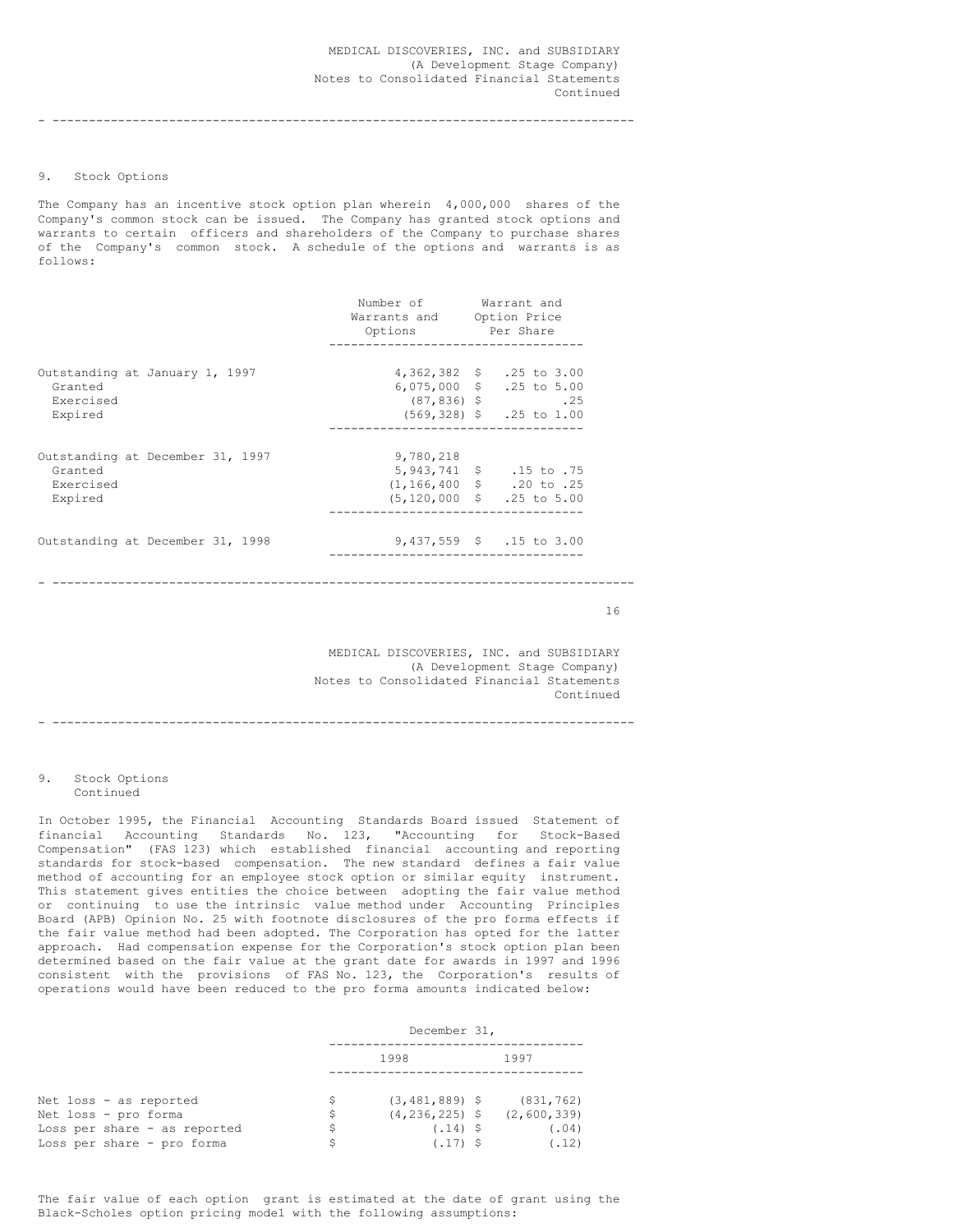|                                                                                                                   | December 31, |                              |   |                              |
|-------------------------------------------------------------------------------------------------------------------|--------------|------------------------------|---|------------------------------|
|                                                                                                                   |              | 1998                         |   | 1997                         |
| Expected dividend yield<br>Expected stock price volatility<br>Risk-free interest rate<br>Expected life of options | \$           | 142.2<br>5.0%<br>vears<br>10 | S | 142.5%<br>5.5%<br>3-10 years |
|                                                                                                                   |              |                              |   |                              |

The weighted average fair value of options granted during 1998 and 1997 are \$.52 and \$.30, respectively.

- --------------------------------------------------------------------------------

17

MEDICAL DISCOVERIES, INC. and SUBSIDIARY (A Development Stage Company) Notes to Consolidated Financial Statements Continued

# 9. Stock Options Continued

The following table summarized information about fixed stock options outstanding at December 31, 1998 :

- --------------------------------------------------------------------------------

|                                                   |                                         | Options Outstanding                                                | Options Exercisable                      |                                            |                                          |
|---------------------------------------------------|-----------------------------------------|--------------------------------------------------------------------|------------------------------------------|--------------------------------------------|------------------------------------------|
| Range of<br>Exercise<br>Prices                    | Number<br>Outstanding<br>at<br>12/31/98 | Weighted<br>Average<br>Remaining<br>Contractual<br>Life<br>(Years) | Weighted<br>Average<br>Exercise<br>Price | Number<br>Exercisable<br>at.<br>12/31/98   | Weighted<br>Average<br>Exercise<br>Price |
| $$.15$ to $.25$<br>$.50 \text{ to } 1.00$<br>3.00 | 3,398,000<br>3,446,341<br>2,593,218     | 2.4 S<br>1.0<br>0.3                                                | .26<br>.79<br>3.00                       | 3,398,000<br>- S<br>3.446.341<br>2,593,218 | .26<br>.79<br>3.00                       |
| $$.15$ to $3.00$                                  | 9.437.559                               | 0.78S                                                              | 1.20                                     | $9,437,559$ \$                             | 1.20                                     |

# 10. Loss Per Share

In February 1997, the Financial Accounting Standards Board issued Statement of Financial Accounting Standards No. 128 (SFAS 128) "Earnings Per Share," which requires companies to present basic earnings per share (EPS) and diluted earnings per share, instead of the primary and fully diluted EPS that was previously required. The new standard also requires additional informational disclosures, and makes certain modifications to the previously applicable EPS calculations defined in Accounting Principles Board No. 15. The new standard is required to be adopted by all public companies for reporting periods ending after December 15, 1997, and requires restatement of EPS for all prior periods reported. During the year ended December 31, 1997, the Company adopted this standard.

- --------------------------------------------------------------------------------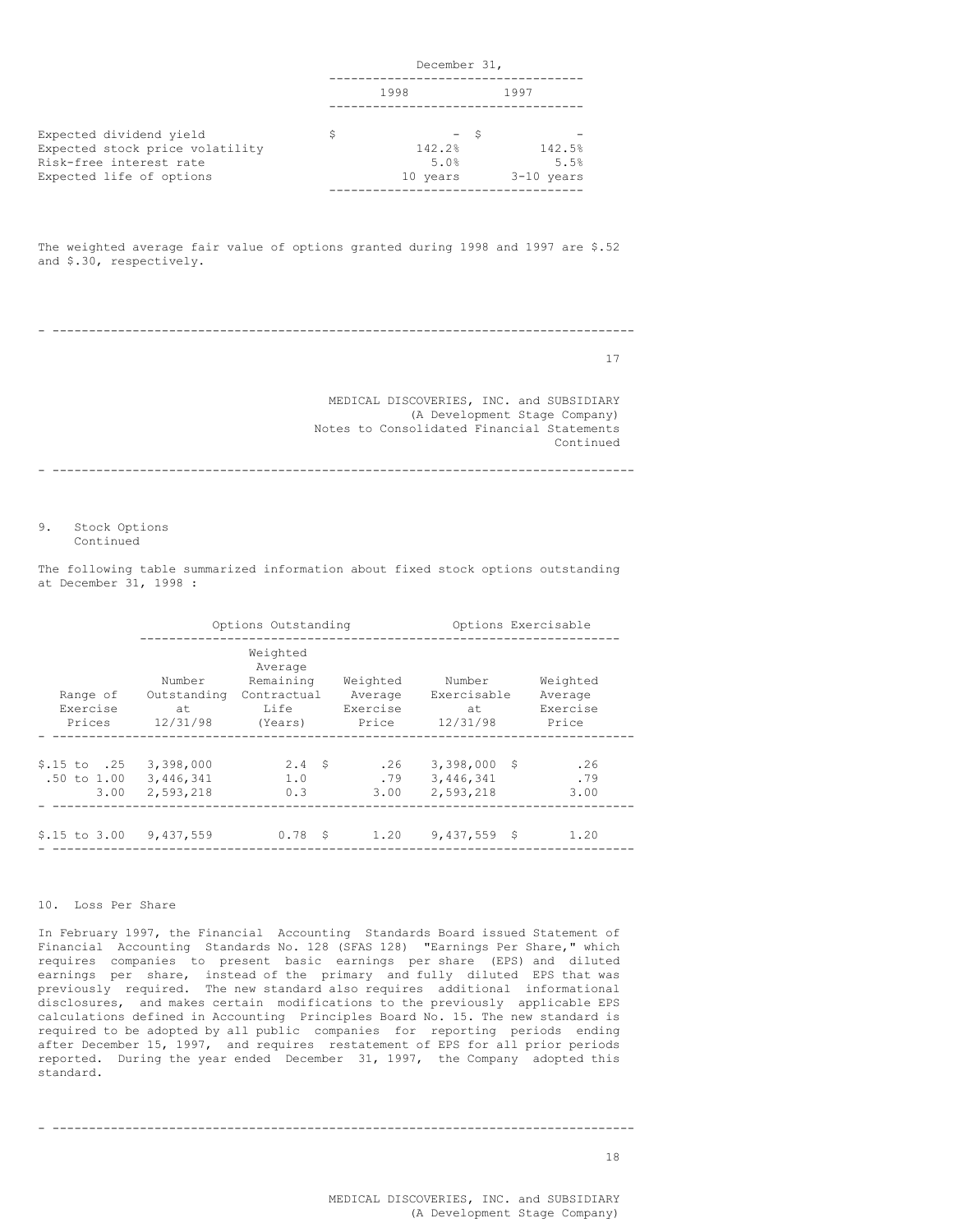10. Loss Per Share

Continued

Loss per share information in accordance with SFAS 128 is as follows:

|                                                                                     | Year Ended December 31, 1998 |                               |                                                      |       |
|-------------------------------------------------------------------------------------|------------------------------|-------------------------------|------------------------------------------------------|-------|
|                                                                                     |                              | Loss                          | Shares Per-Share<br>(Numerator) (Denominator) Amount |       |
| Net loss<br>Less preferred stock<br>dividends                                       |                              | $\mathsf{S}$<br>(3, 481, 889) |                                                      |       |
| Basic EPS<br>Loss available to<br>common stockholders                               |                              |                               | $(3, 481, 889)$ 24, 283, 000 \$                      | (.14) |
| Effect of Dilutive Securities<br>Stock options                                      |                              |                               |                                                      |       |
| Diluted EPS<br>Loss available to common<br>stockholders plus assumed<br>conversions | \$                           |                               | $(3, 481, 889)$ 24, 283, 000 \$                      | (.14) |

- --------------------------------------------------------------------------------

|                                                                                     |               | Year Ended December 31, 1997                                                                                            |           |    |
|-------------------------------------------------------------------------------------|---------------|-------------------------------------------------------------------------------------------------------------------------|-----------|----|
|                                                                                     |               | Loss Shares Per-Share<br>(Numerator) (Denominator) Amount                                                               |           |    |
| Net loss<br>Less preferred stock<br>dividends                                       | $$$ (831,762) |                                                                                                                         |           |    |
| Basic EPS<br>Loss available to<br>common stockholders                               |               | $(831, 762)$ 22, 206, 000 \$ (.04)                                                                                      |           |    |
| Effect of Dilutive Securities<br>Stock options                                      |               |                                                                                                                         |           |    |
| Diluted EPS<br>Loss available to common<br>stockholders plus assumed<br>conversions |               | $$$ (831,762) 22,206,000 \$ (.04)                                                                                       |           |    |
|                                                                                     |               |                                                                                                                         |           |    |
|                                                                                     |               |                                                                                                                         |           | 19 |
|                                                                                     |               | MEDICAL DISCOVERIES, INC. and SUBSIDIARY<br>(A Development Stage Company)<br>Notes to Consolidated Financial Statements | Continued |    |
| 10. Loss Per Share<br>Continued                                                     |               |                                                                                                                         |           |    |

Cumulative Amounts Since November 20, 1991 ----------------------------------------------- Shares Per-Share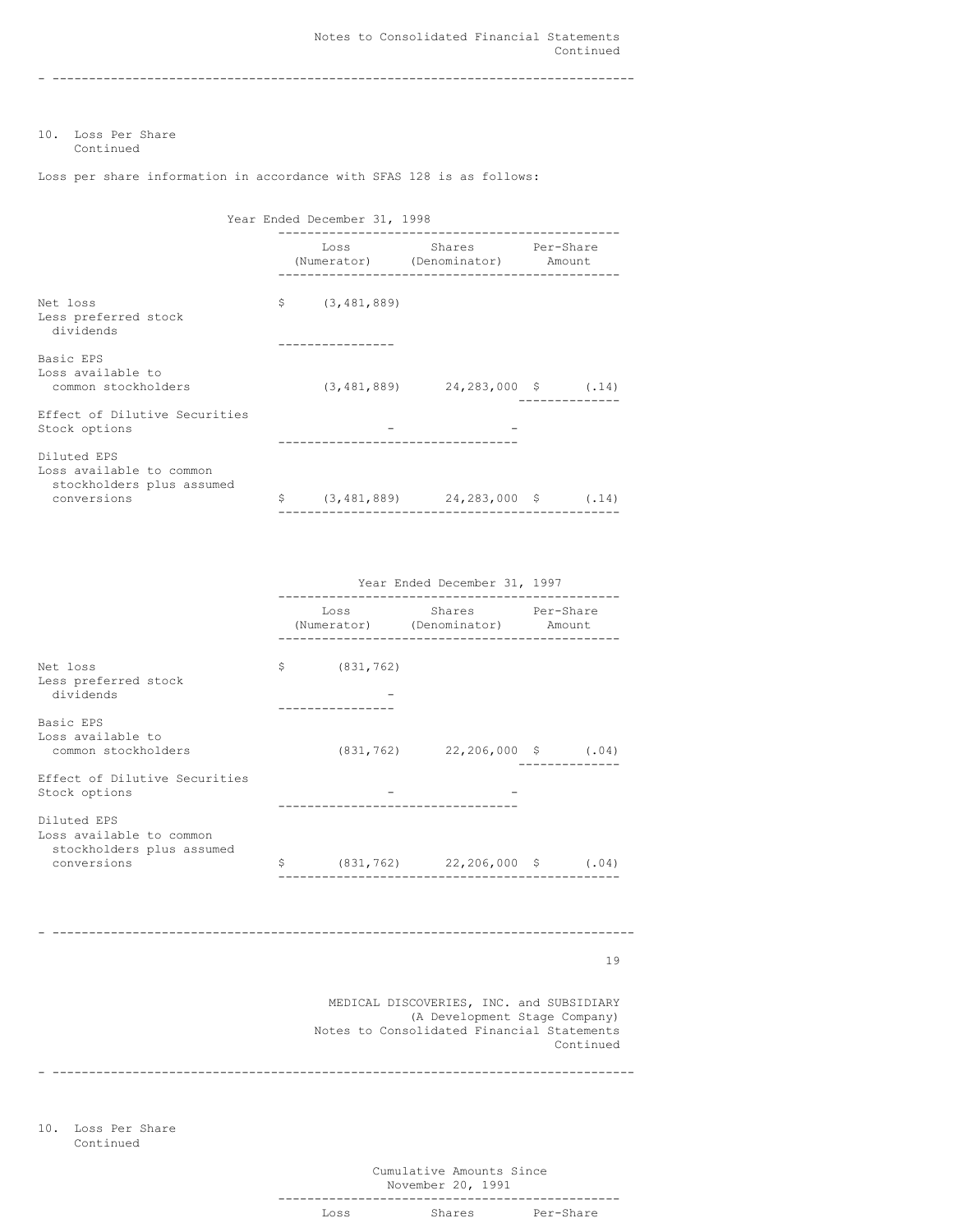|                                                       | (Numerator)         | (Denominator) | Amount |  |
|-------------------------------------------------------|---------------------|---------------|--------|--|
|                                                       |                     |               |        |  |
| Net loss                                              | \$<br>(9, 708, 338) |               |        |  |
| Less preferred stock<br>dividends                     |                     |               |        |  |
|                                                       |                     |               |        |  |
| Basic EPS                                             |                     |               |        |  |
| Loss available to                                     |                     |               |        |  |
| common stockholders                                   | (9, 708, 338)       | 18,817,000 \$ | (.52)  |  |
| Effect of Dilutive Securities                         |                     |               |        |  |
| Stock options                                         |                     |               |        |  |
|                                                       |                     |               |        |  |
| Diluted EPS                                           |                     |               |        |  |
| Loss available to common<br>stockholders plus assumed |                     |               |        |  |
| conversions                                           | \$<br>(9, 708, 338) | 18,817,000 \$ | (.52)  |  |
|                                                       |                     |               |        |  |

## 11. Commitments

The Company leases its office facility and previous office facility under operating leases The leases require monthly payments of \$900 through April 2000.

Approximate future commitments under these leases are as follows:

| Year         | Amount                |  |
|--------------|-----------------------|--|
| 1999<br>2000 | \$<br>10,800<br>3,600 |  |
|              | \$<br>14,400          |  |

Annual rent expense totaled approximately \$10,000 for the years ended December 31, 1998 and 1997.

#### - --------------------------------------------------------------------------------

- --------------------------------------------------------------------------------

 $20$ 

MEDICAL DISCOVERIES, INC. and SUBSIDIARY (A Development Stage Company) Notes to Consolidated Financial Statements Continued

# 12. Settlement of Contract

The Company in 1995, engaged an entity to raise capital. As part of the agreement the Company issued shares of its stock to the entity, placed an officer of the other entity on the Company's Board of Directors and appointed another individual related to the entity to be the Company's Chief Financial Officer. In 1996, both individuals resigned from their positions with the Company and have made numerous allegations. The Company is in discussion with the entity and these individuals to determine the extent and validity of these allegations. The Company has canceled 1,400,000 shares of the common stock issued as a fee to raise capital. The corresponding subscription receivable was also canceled. The Company, in 1997, resolved the dispute with the former officer and issued 800,000 shares of the Company's common stock in full satisfaction.

# 13. Recently Issued Accounting Statements

In June 1998, the FASB issued SFAS No. 133, "Accounting for Derivative Instruments and Hedging Activities." This statement establishes accounting and reporting standards for derivative instruments and requires recognition of all derivatives as assets or liabilities in the statement of financial position and measurement of those instruments at fair value. The statement is effective for fiscal years beginning after June 15, 1999. The Company believes that the adoption of SFAS 133 will not have any material effect on the financial statements of the Company.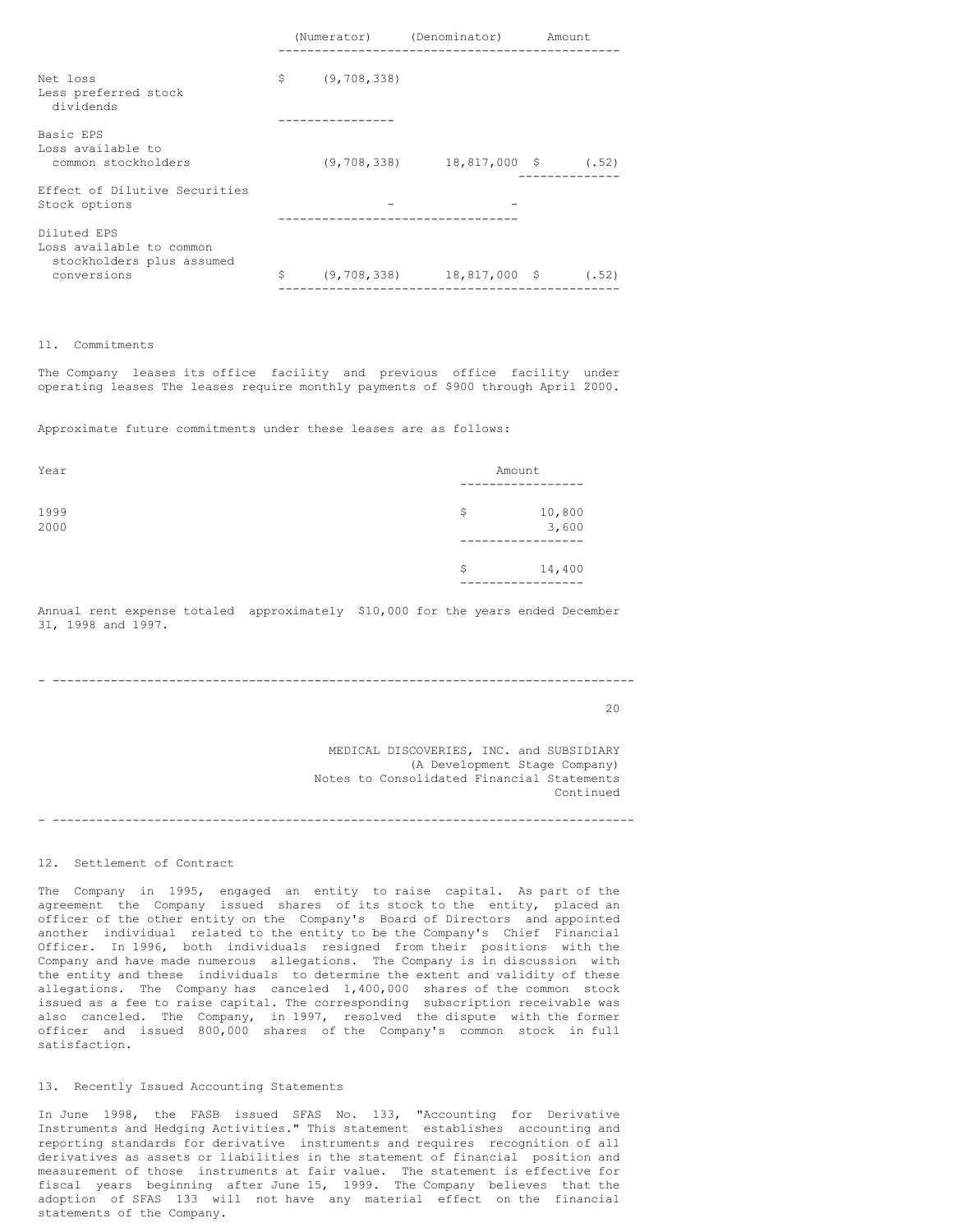\_\_\_\_\_\_\_\_\_\_\_\_\_\_\_\_\_\_\_

 $21$